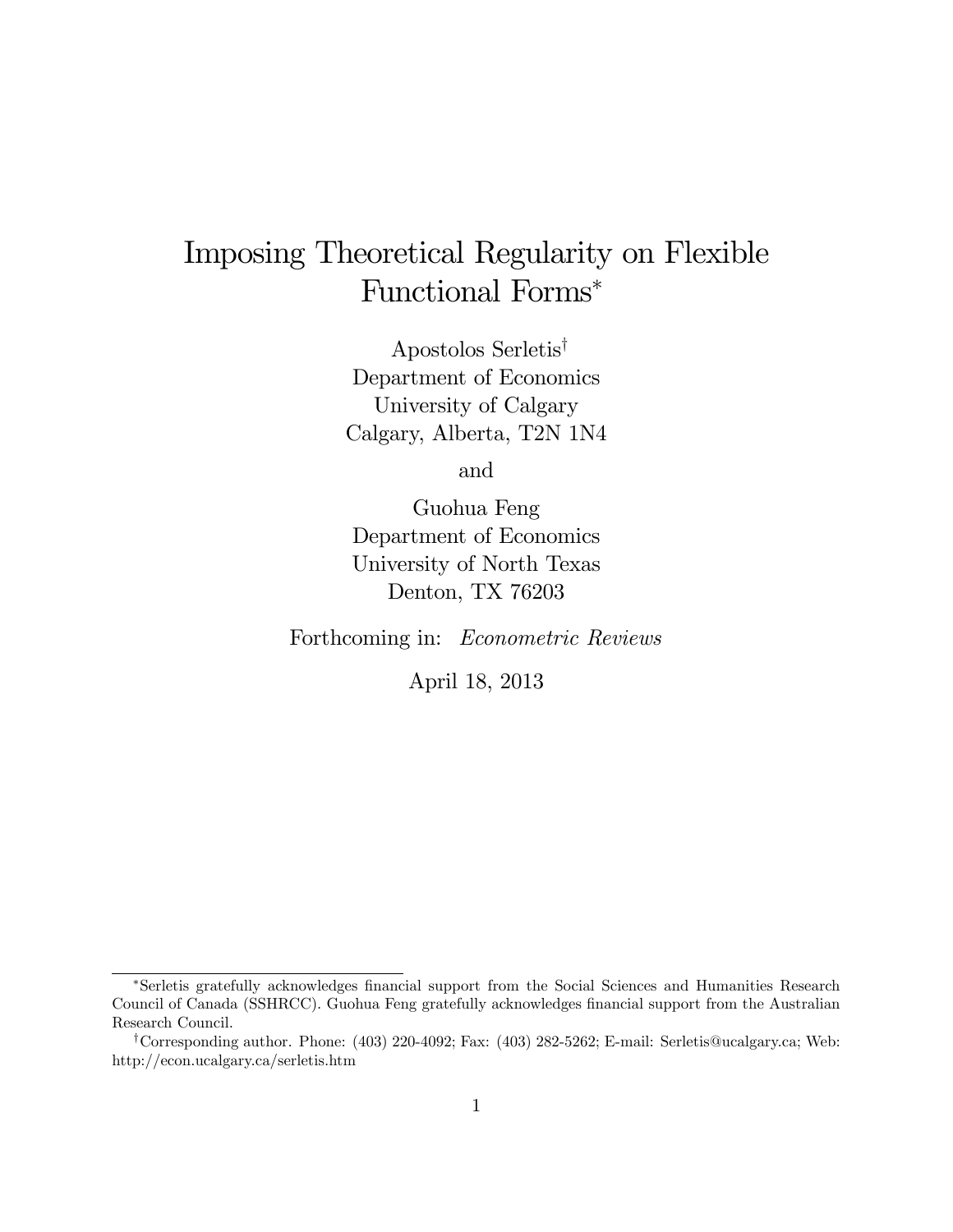ìAlthough unconstrained speciÖcations of technology are more likely to produce violations of curvature than monotonicity, I believe that induced violations of monotonicity become common, when curvature alone is imposed. Hence the now common practice of equating regularity with curvature is not justified.<sup>"</sup>

William A. Barnett (2002, p. 199)

#### Abstract:

In this paper we build on work by Gallant and Golub (1984), Diewert and Wales (1987), and Barnett (2002) and provide a comparison among three different methods of imposing theoretical regularity on flexible functional forms reparameterization using Cholesky factorization, constrained optimization, and Bayesian methodology. We apply the methodology to a translog cost and share equation system and make a distinction between local, regional, pointwise, and global regularity. We find that the imposition of curvature at a single point does not always assure regularity. We also find that the imposition of global concavity (at all possible, positive input prices), irrespective of the method used, exaggerates the elasticity estimates and rules out the possibility of a complementarity relationship among the inputs. Finally, we find that constrained optimization and the Bayesian methodology with regional (over a neighborhood of data points in the sample) or pointwise (at every data point in the sample) concavity imposed can guarantee inference consistent with neoclassical microeconomic theory, without compromising much of the flexibility of the functional form.

JEL classification: C51; C3; C13.

Keywords: Flexible functional forms; Translog cost function; Monotonicity; Curvature.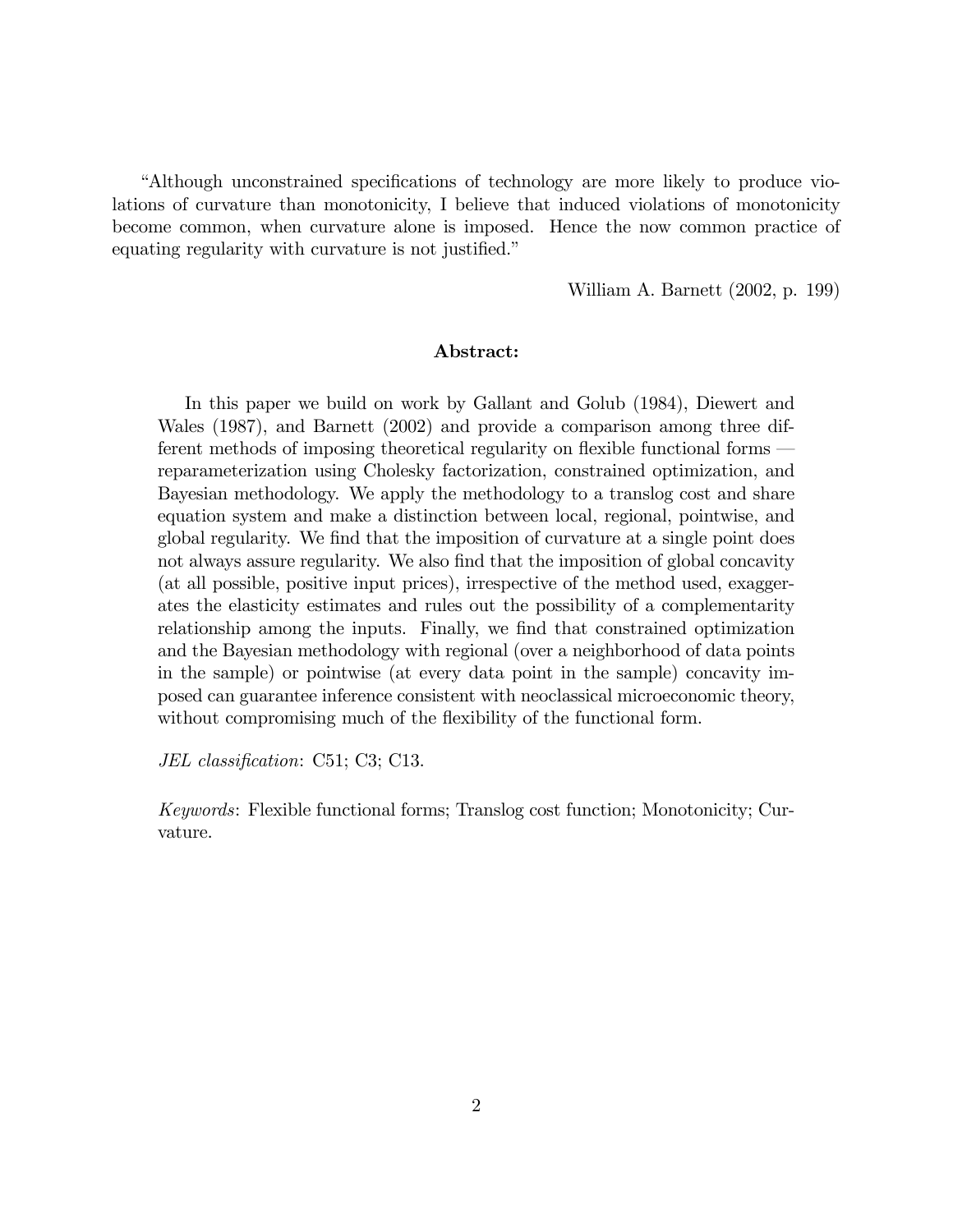## 1 Introduction

The widespread use of flexible functional forms in factor and consumer demand analysis has given researchers the ability to model technology and consumer preferences with no restrictions on the nature of the substitutability/complementarity relationship between pairs of goods. Unfortunately, however, theoretical regularity restrictions (of positivity, monotonicity, and curvature) automatically met by simpler forms, such as the Cobb-Douglas and the constant elasticity of substitution (CES), or by globally regular áexible functional forms, might not be satisfied with most flexible functional forms, and thus the researcher who desires to approximate arbitrary technology or preferences often ends up with an approximation that violates theoretical regularity.

The usefulness of flexible functional forms depends on whether they satisfy the theoretical regularity conditions of positivity, monotonicity, and curvature, and in the literature there has been a tendency to ignore theoretical regularity. According, for example, to Serletis and Shahmoradi (2007) only three out of fourteen studies in the monetary asset demand literature since 1983 have addressed theoretical regularity issues. Moreover, there is a tendency to remove 'regularity' from the empirical literature and replace it with 'curvature.' In fact, as Barnett (2002, p. 199) put it in his *Journal of Econometrics* Fellow's opinion article,

ìmonotonicity is rarely even mentioned in that literature. But without satisfaction of both curvature and monotonicity, the second-order conditions for optimizing behavior fail, and duality theory fails. The resulting first-order conditions, demand functions, and supply functions become invalid."

In fact, in addition to the imposition of curvature, the imposition of monotonicity (when violated) is an important issue. Moreover, the imposition of curvature may induce violations of monotonicity which may not occur otherwise  $\sim$  see Barnett (2002, p. 202). As Barnett and Pasupathy (2003, p. 151) put it,

ìresearch on models permitting imposition of both curvature and monotonicity remains at an early stage and has so far had little impact on the literature on production modeling. While a difficult literature, we believe that research models permitting flexible imposition of true regularity  $-$  i.e., both monotonicity and  $curvature$   $\rightarrow$  should expand."

In this paper, we take up Barnett on his suggestion and move the literature forward, by providing a comparison among three different methods of imposing theoretical regularity reparameterization using Cholesky factorization, constrained optimization, and Bayesian methodology. The reparameterization technique to the imposition of curvature is due to Wiley *et al.* (1973) and was pioneered in the flexible functional forms literature by Diewert and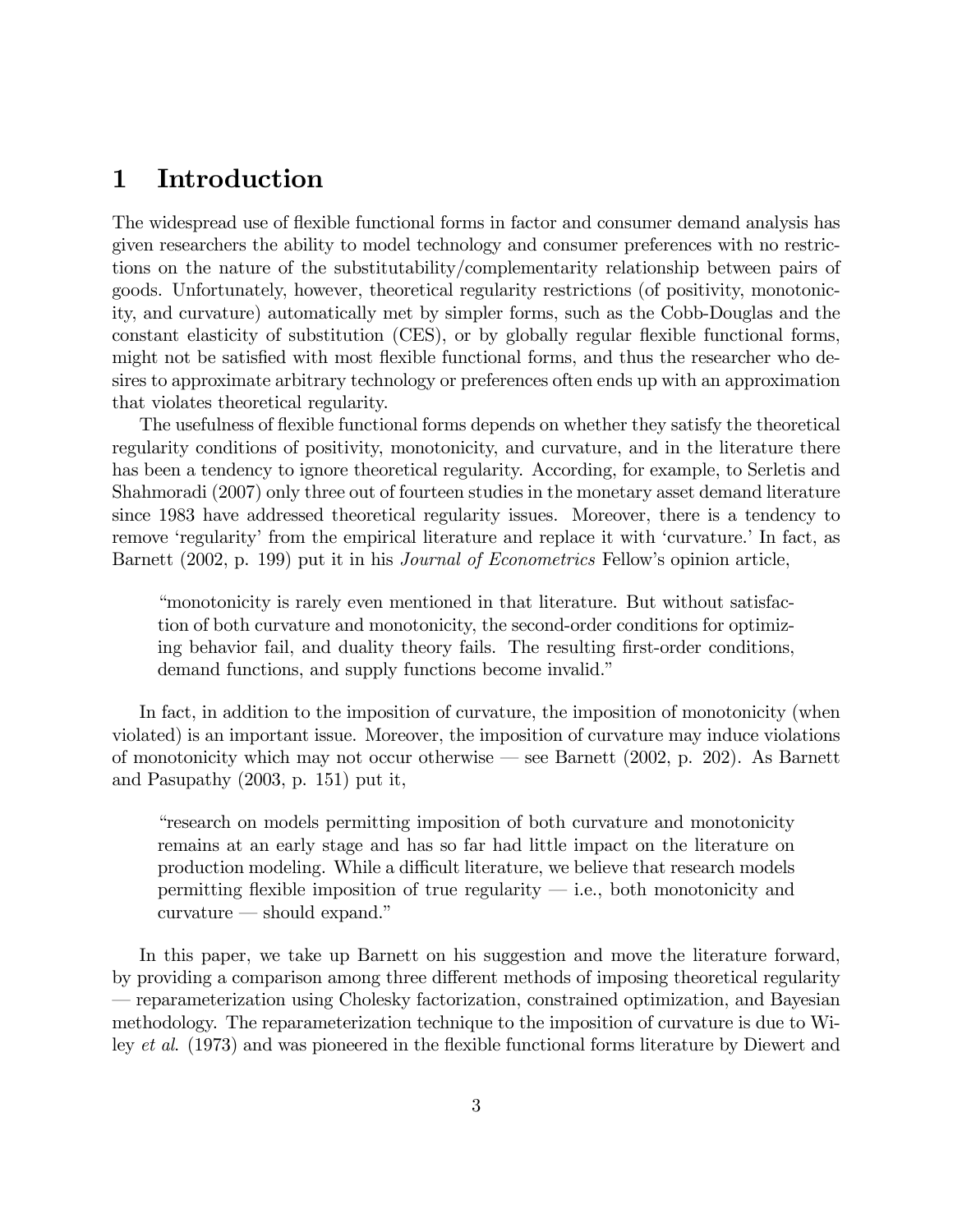Wales (1987) to impose global concavity on the generalized McFadden (also called normalized quadratic) cost function, and was later generalized by Ryan and Wales (2000) to impose local concavity (at a single point in the sample) on the translog and generalized Leontief cost functions. The second approach is nonlinear constrained optimization, pioneered by Gallant and Golub (1984) to impose concavity restrictions on the Fourier cost function, and recently used by Serletis and Shahmoradi (2005) to impose curvature on the Asymptotically Ideal Model (AIM) and Fourier globally flexible functional forms in the context of modelling the demand for monetary assets, and by Feng and Serletis (2008) in the context of the AIM cost function with technological change. The third approach of imposing theoretical regularity is the Bayesian approach, pioneered by Terrell  $(1996)$  and Griffiths *et al.*  $(2000)$ , in imposing regularity on factor demand systems, and by Koop et al. (1997) in imposing regularity on stochastic frontier models.

We apply the methodology to a translog cost and share equation system, using annual KLEM (capital, labor, energy, and intermediate materials) data for total manufacturing in the United States, over the period from 1953 to 2001. In doing so, we make a distinction between 'local regularity' (at some representative point in the data), 'regional regularity' (over a neighborhood of data points in the sample), 'pointwise regularity' (at every data point in the sample), and 'global regularity,' occurring at all possible, positive input prices.

We use a cost function, because cost functions lie at the heart of basic economic theory and are more commonly used than other functions (i.e. production functions, profit functions, or distance functions), whether in the traditional factor demand literature or the more recent firm-efficiency related literature. We use the translog flexible functional form, because it is one of the most commonly used functional forms in the literature. Of course, our discussion applies to many other áexible functional forms such as, for example, the generalized Leontief and normalized quadratic, as well as to the literature of consumer preferences modelling if we replace the cost function with an indirect utility function.

The rest of the paper is organized as follows. In Section 2, we use duality theory to represent the production technology in terms of the cost function, present the (locally flexible) translog cost function, and specify the theoretical regularity conditions (of positivity, linear homogeneity, monotonicity, and curvature) required by neoclassical microeconomic theory. In Section 3 we present a stochastic specification of the model and in Section 4 we discuss three different methods for imposing the theoretical regularity conditions  $\sim$  reparameterization using Cholesky factorization, constrained optimization, and Bayesian methodology. In Section 5 we apply our methodology to annual KLEM (capital, labor, energy, and intermediate materials) data for total manufacturing in the United States and report and discuss the results. The last section summarizes and concludes the paper.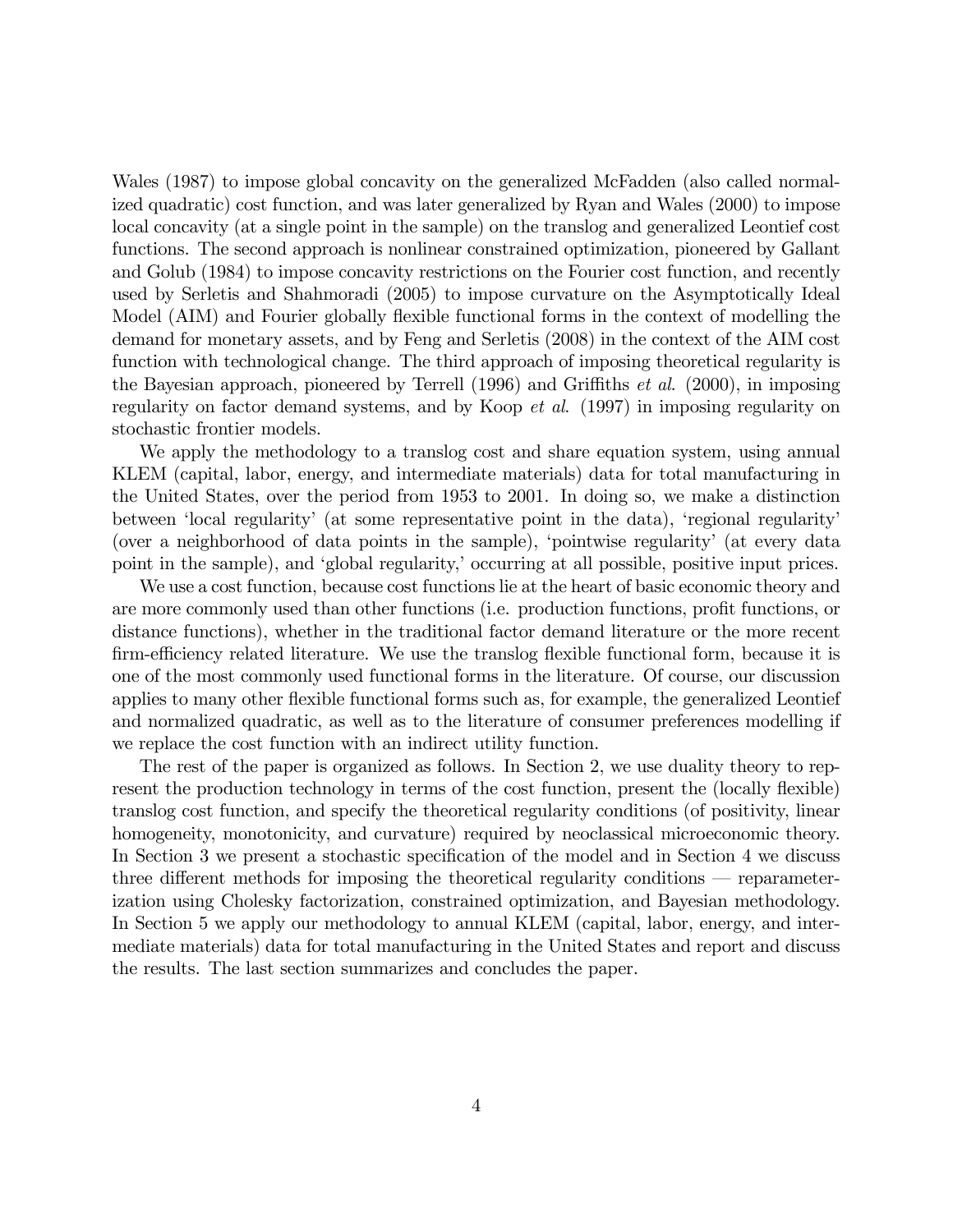## 2 The Theoretical Framework

We consider a firm whose long-run production technology is given by

$$
y = f\left(\boldsymbol{x}, t\right),\tag{1}
$$

where  $y$  is output,  $f$  is a continuous twice differentiable nondecreasing and quasiconcave function of a vector of inputs  $x \geq 0$ , and t denotes a technology index. The production technology can also be described in the dual setup (cost function), under certain conditions. In particular, if firms competitively minimize the cost of production subject to producing a given amount of output, then the technology (1) is completely described by the dual cost function

$$
C = C\left(\mathbf{p}, y, t\right) = \phi(y)c\left(\mathbf{p}, t\right),\tag{2}
$$

where C is total cost,  $\phi(y)$  is a function of output,  $p > 0$  is the input price vector (with 0 being the null vector), and  $c(p, t)$  is the corresponding unit cost function – see Sickles (1985). As required by duality theory, the cost function is nondecreasing (i.e. monotonic), linearly homogeneous, and concave function of prices  $\sim$  see Diewert (1982) for an excellent review of duality theory.

### 2.1 The Translog Cost Function

The cost function in  $(2)$  can be approximated by a flexible functional form, such as, for example, the translog [see Christensen *et al.* (1975)], the generalized Leontief [see Diewert (1971)], the normalized quadratic [see Diewert and Wales (1987)], the Fourier [see Gallant  $(1982)$ , or the Asymptotically Ideal Model [see Barnett *et al.*  $(1991)$ ]. In this paper, we use the translog flexible functional form, due to its widespread use in both the traditional factor demand systems literature and more recent firm efficiency literature.

One of the features of the KLEMS data set used in this paper is that constant returns to scale has been built in by the U.S. Bureau of Labor Statistics (for more details, see the description of the data in Section 5). To be consistent with this feature, we set  $\phi(y) = y$ . We further assume that the unit cost function  $c(\mathbf{p}, t)$  takes on a translog functional form to obtain the following cost function

$$
\ln C(\boldsymbol{p}, y, t) = \ln y + \beta_0 + \sum_{i=1}^{M} \beta_i \ln p_i + \beta_t t
$$

$$
+\frac{1}{2}\sum_{i=1}^{M}\sum_{j=1}^{M}\beta_{ij}\ln p_{i}\ln p_{j}+\sum_{i=1}^{M}\beta_{it}t\ln p_{i}+\frac{1}{2}\beta_{tt}t^{2},
$$
\n(3)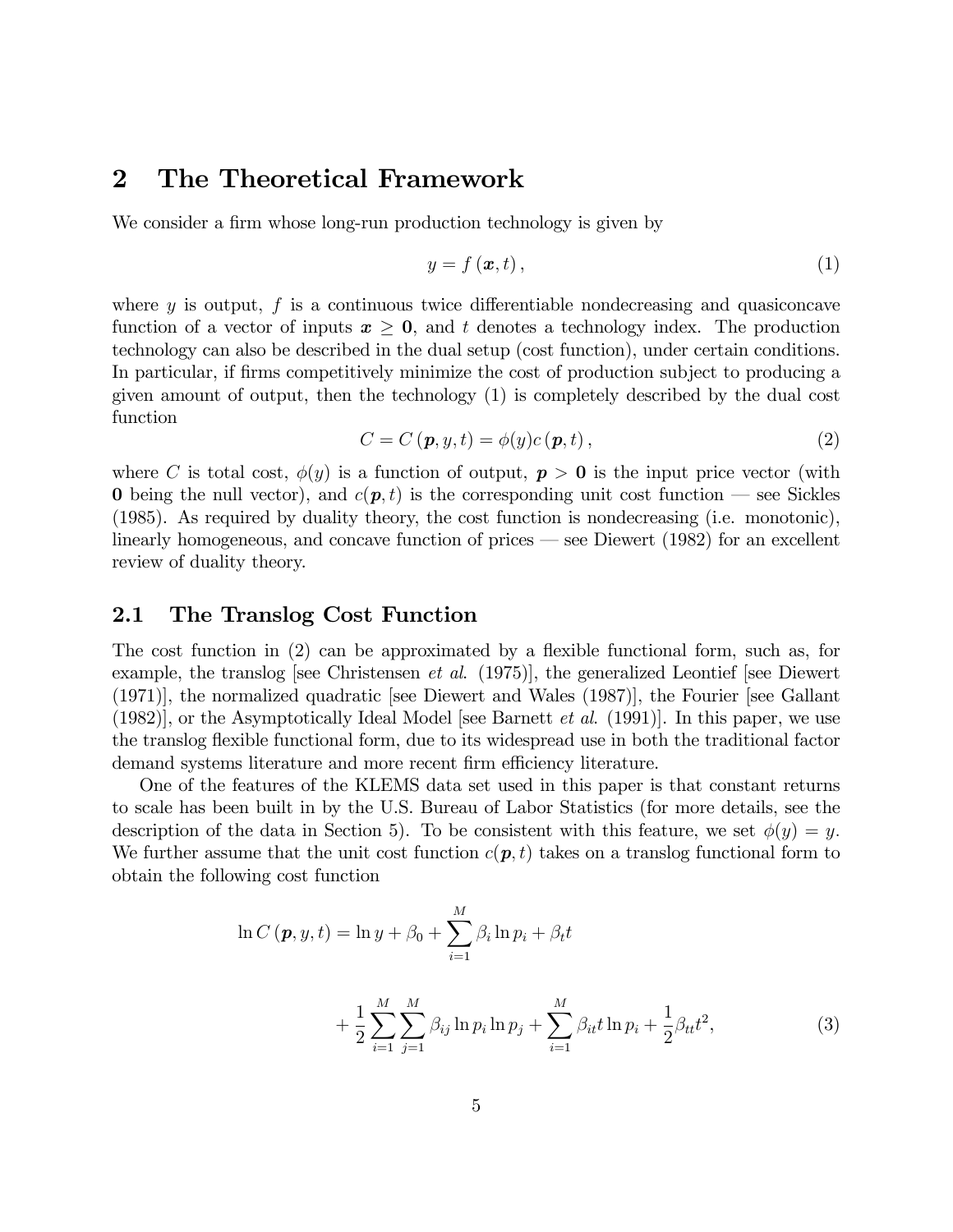where M is the number of inputs. Symmetry requires  $\beta_{ij} = \beta_{ji}$   $(i, j = 1, \dots, M)$ . There are two reasons for assuming constant returns to scale. The first is for simplicity, and the second is that constant returns to scale is already imposed in the data that we use in the empirical application in Section 5.

The factor share equations are obtained using Shephard's lemma and take the form

$$
s_i = \frac{p_i x_i}{C} = \beta_i + \sum_{j=1}^{M} \beta_{ij} \ln p_j + \beta_{it} t, \quad i = 1, \dots, M,
$$
 (4)

where  $s_i$  is the cost share for input i. It is to be noted that we assume that factor shares are affected by technical change; that is, the form of technical change that we assume here is not Hicks neutral.

### 2.2 Theoretical Regularity

As required by neoclassical microeconomics theory, the translog cost function has to satisfy the regularity conditions of positivity, homogeneity, monotonicity, and curvature. Positivity requires that the estimated cost be positive for all the data observations. Homogeneity requires that the translog cost function be linearly homogeneous in input prices. Monotonicity requires that the first-order derivatives of the cost function,  $\partial C(\mathbf{p}, y, t)$   $\partial p_i$   $(i = 1, \dots, M)$ , which correspond to input demands, be nonnegative. Curvature requires that the cost function,  $C(p, y, t)$ , be a concave function of prices or, equivalently, that the Hessian matrix of the cost function,  $H$ , be negative semidefinite.

More formally, positivity will be satisfied if the estimated cost is positive,

$$
\hat{C}\left(\boldsymbol{p},y,t\right) > 0,
$$

and linear homogeneity is satisfied if

$$
\sum_{i=1}^{M} \beta_i = 1, \ \sum_{i=1}^{M} \beta_{ij} = \sum_{j=1}^{M} \beta_{ji} = \sum_{i=1}^{M} \beta_{it} = 0.
$$
 (5)

Monotonicity is satisfied if the estimated input shares are positive,

$$
\hat{s}_i > 0, \quad i = 1, \cdots, M,\tag{6}
$$

since both  $p_i$   $(i = 1, \dots, M)$  and C are positive.

Finally, curvature is satisfied if the Hessian matrix

$$
\boldsymbol{H} = \left[ \frac{\partial^2 C\left(\boldsymbol{p}, y, t\right)}{\partial p_i \partial p_j} \right],
$$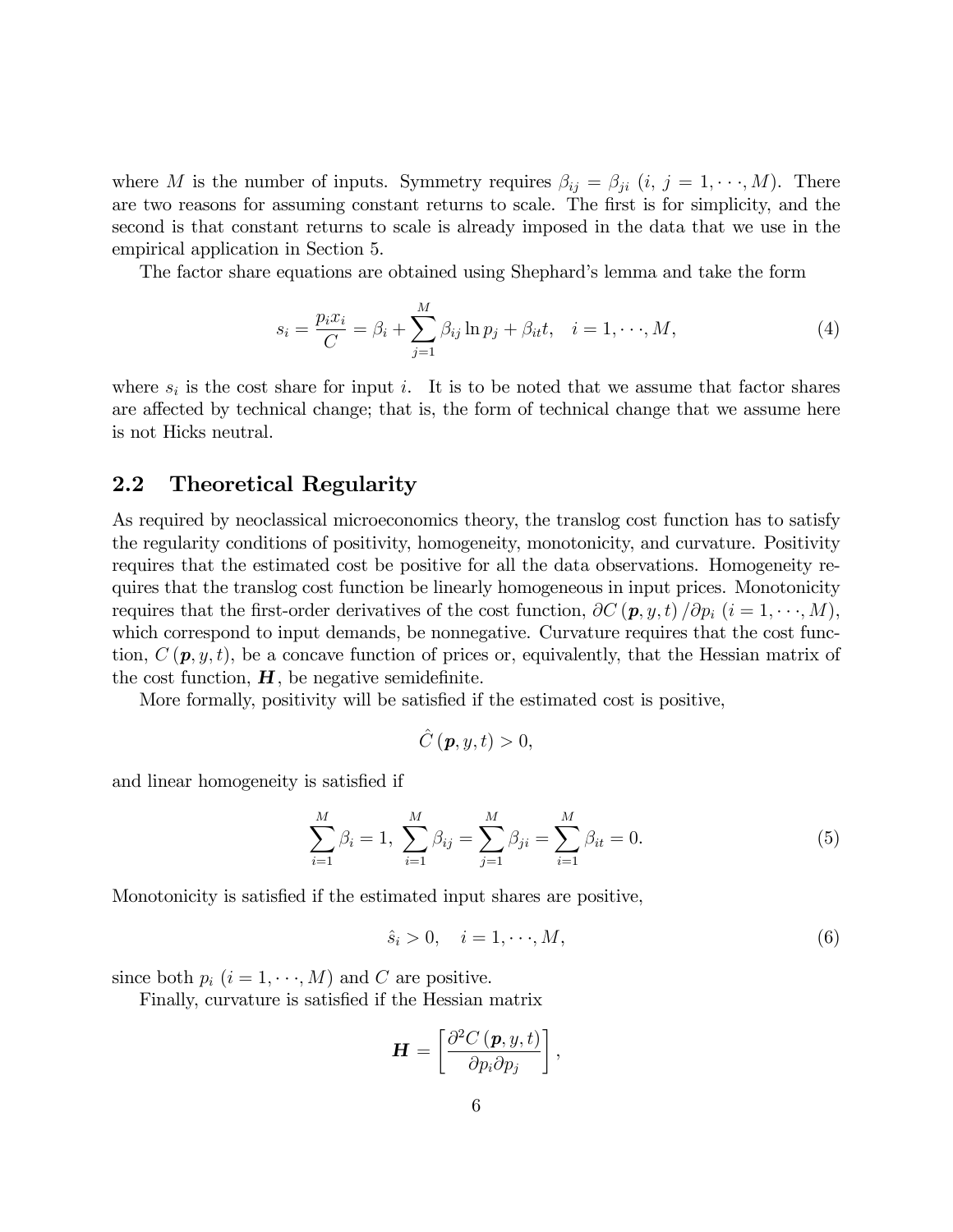for i,  $j = 1, \dots, M$ , is negative semidefinite. In fact, Diewert and Wales (1987) show that  $\boldsymbol{H}$  is negative semidefinite if and only if the following matrix is negative semidefinite

$$
G = B - \underline{s} + ss',\tag{7}
$$

where  $\mathbf{B} = [\beta_{ij}], \mathbf{s} = (s_1, \dots, s_M)$  is the share vector, and  $\underline{s}$  is the  $M \times M$  diagonal matrix which has the share vector  $s$  on the main diagonal.

It should be noted here that regularity should not be treated as being equivalent to curvature alone; instead it includes all the three above conditions, namely, positivity, monotonicity, and curvature. See Barnett (2002). For the purpose of conceptual clarity and notational simplicity, we make a distinction between local, regional, pointwise, and global regularity imposition, according to the way regularity is imposed:

**Definition 1** Local regularity imposition. It involves imposing regularity at a single reference point in the sample.

**Definition 2** Regional regularity imposition. It involves imposing regularity over a 'neighborhood' of data points in the sample.

**Definition 3** Pointwise regularity imposition. It involves imposing regularity at all data points in the sample.

**Definition 4** Global regularity imposition. It involves imposing regularity in such a way that regularity is satisfied at all possible, positive input prices.

Let's consider curvature as an example to illustrate the above definitions. Local curvature imposition requires imposing negative semidefiniteness of  $\bf{G}$  at a single chosen reference point in the sample. Although it guarantees concavity at one point only, it may well be that a judicious choice of reference point leads to satisfaction of concavity at other (or all) data points in the sample. Regional curvature imposition requires imposing negative semidefiniteness of  $\bf{G}$  over a chosen neighborhood of data points in the sample. Like with the case of local curvature imposition, a judicious choice of a neighborhood of data points may lead to satisfaction of concavity at all data points in the sample. Pointwise curvature imposition requires imposing negative semidefiniteness of  $G$  at all data points in the sample. Global curvature imposition requires  $\bf{B}$  to be negative semidefinite – see Diewert and Wales (1987). The fact that the sample is stochastically generated by the economy suggests that a regularity requirement at a single data point or over a neighborhood of data points is not very appealing, unless it ensures regularity at every data point in the sample.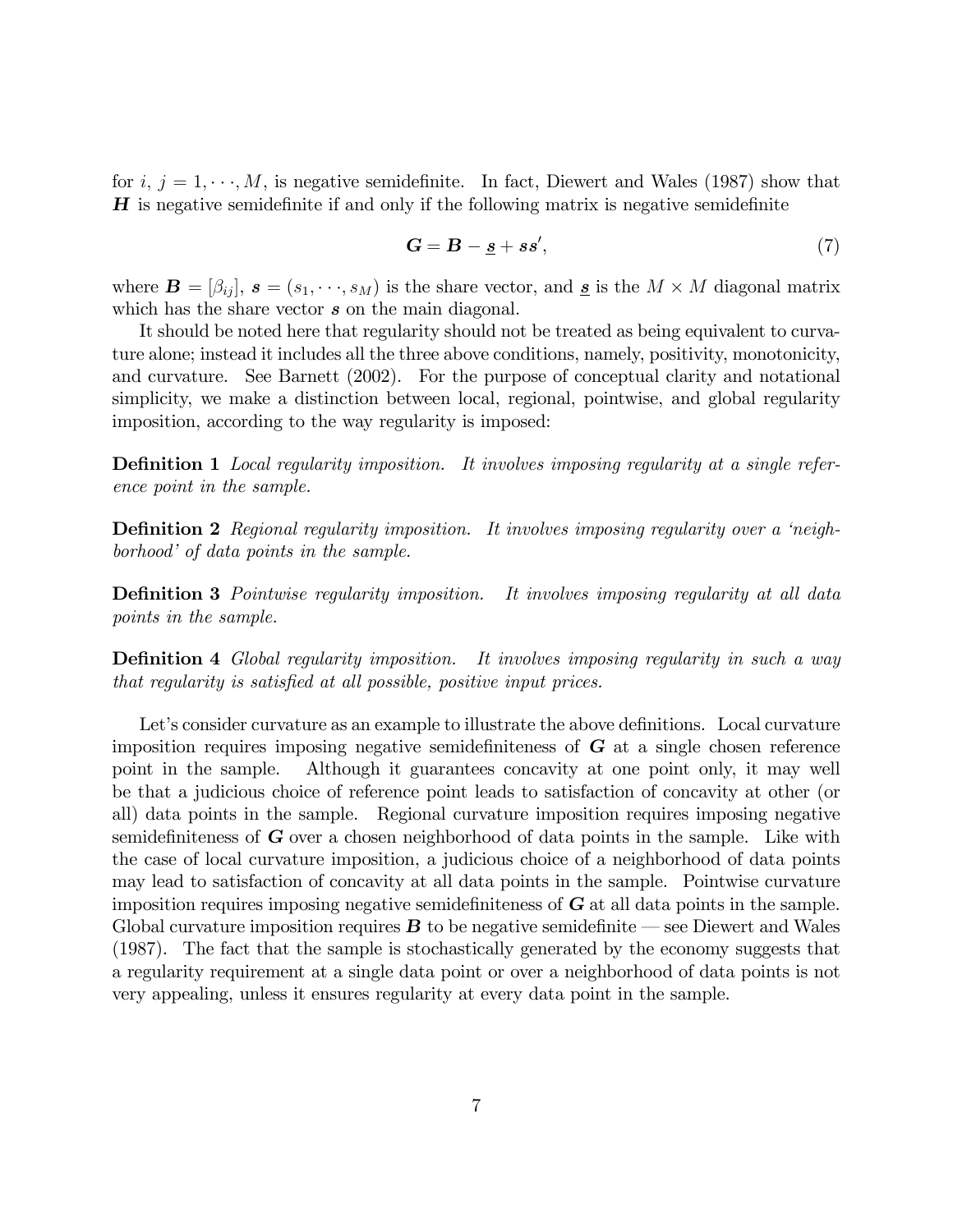## 3 Empirical Modelling

In order to estimate equation systems such as (3) and (4), a stochastic component,  $\epsilon$ , is added to the equations as follows

$$
\boldsymbol{q}_t = \boldsymbol{v}_t \boldsymbol{\beta} + \boldsymbol{\epsilon}_t, \qquad t = 1, ..., T \tag{8}
$$

where  $q_t = (q_{1t}, \dots, q_{Nt})'$ , with  $N = M + 1$ ,  $q_{it} = s_{it}$   $(i = 1, \dots, N - 1)$  and  $q_{Nt}$  is equal to  $\ln C(p, y, t)$  measured at time t.  $v_t$  is given by the right-hand side of the translog cost and share equations system, equations (4) and (3).  $\boldsymbol{\beta} = (\beta_1, \cdots, \beta_N)'$ , with  $\beta_i$   $(i = 1, \cdots, N)$ being the corresponding vector of parameters for  $v_i$   $(i = 1, \dots, N)$ . Finally,  $\epsilon_t$  is a vector of stochastic errors and we assume that  $\epsilon_t \sim \text{Normal}(\vec{0}, \tilde{\Omega})$ ), where  $\overset{\circ}{\mathbf{0}}$  is a null vector,  $\widetilde{\mathbf{\Omega}}$  is the  $N \times N$  error covariance matrix.

It should also be noted that the shares sum to unity and the random disturbances corresponding to the  $M$  share equations thus sum to zero. This yields a singular covariance matrix of errors. Barten (1969) has shown that full information maximum likelihood estimates of the parameters can be obtained by arbitrarily deleting any one equation; the resulting estimates are invariant with respect to the equation deleted. In the empirical part of this paper, we arbitrarily delete the last (i.e. the  $N^{th}$ ) share equation.

## 4 Methods of Imposing Theoretical Regularity

As mentioned above, positivity is usually automatically satisfied and thus is not the focus of this paper. In what follows we discuss three methods of imposing the theoretical regularity conditions of monotonicity and curvature, which are more commonly found to be violated.

### 4.1 Cholesky Factorization

First used by Wiley et al. (1973) and then popularized by Diewert and Wales (1987), the Cholesky factorization approach is mainly used to impose curvature when it is not satisfied. For the case of concavity, this can be done by expressing the Hessian matrix or a transformed matrix of the Hessian matrix (e.g.,  $\bf{G}$  in our particular case) as the negative of the product of a lower triangular matrix and its conjugate transpose. As shown below, there are two things that are worth noting. First, while the Cholesky factorization approach is only used to impose curvature in the previous literature, it can also be used to impose positivity and monotonicity. Second, for the case of curvature, this approach is capable of imposing local (at a single data point) and global (at all possible, positive input prices) curvature; however, it is incapable of imposing regional (over a neighborhood of data points in the sample) or pointwise (at every data point in the sample) curvature. Third, for the cases of monotonicity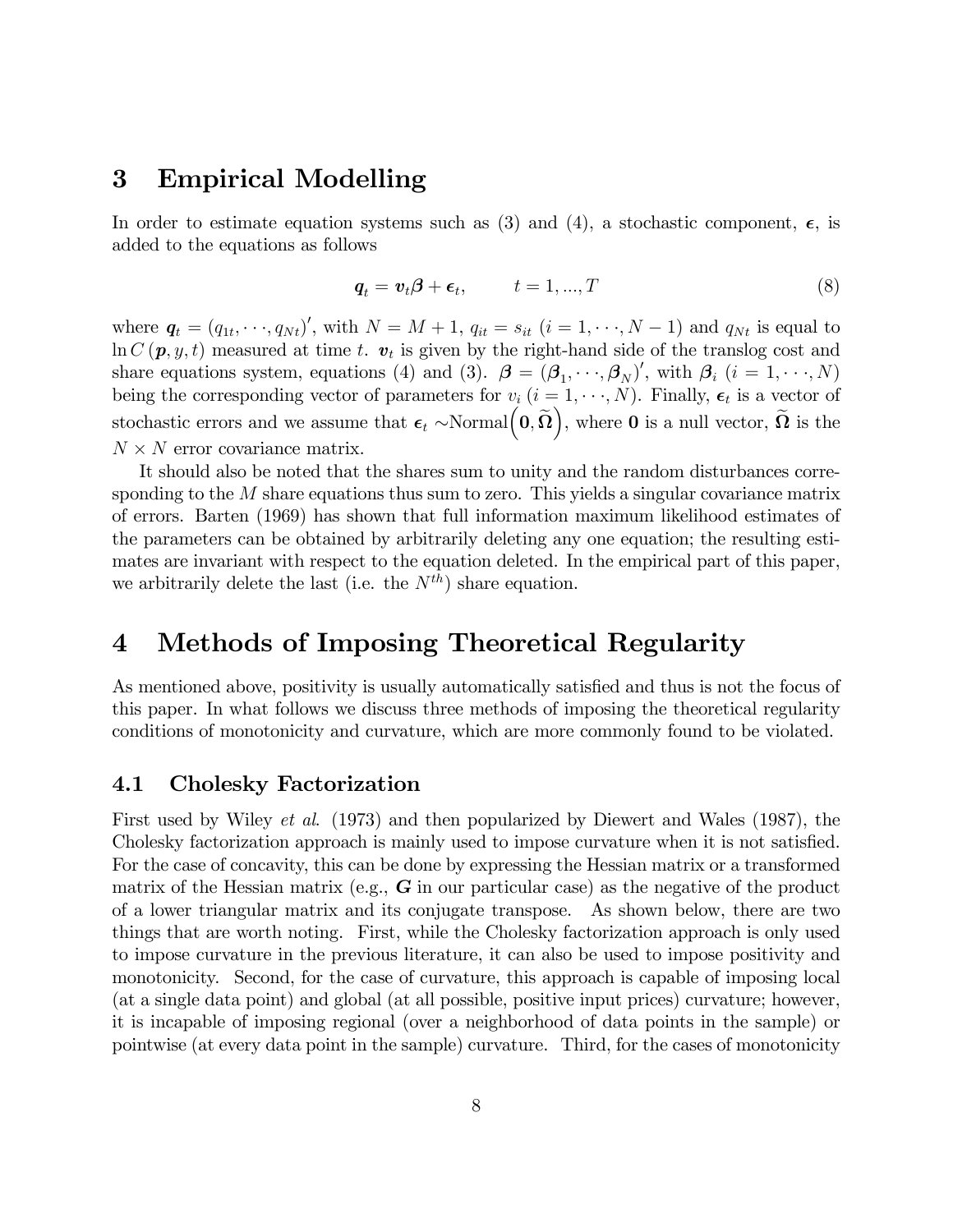and positivity, this approach is only capable of imposing local monotonicity and positivity conditions.

We first discuss curvature. For the case of local curvature, we set all prices and output to unity and normalize t to zero at the reference point where concavity will be imposed. Then, at the reference point, the matrix  $\bf{G}$  in (7) can be simplified as follows

$$
\mathbf{G}_{ij} = \beta_{ij} + \beta_i \beta_j - \delta_{ij} \beta_i, \tag{9}
$$

with  $\delta_{ij} = 1$  if  $i = j$  and 0 otherwise. As noted above, concavity at the reference point requires  $G$  be negative semidefinite.

As in Feng and Serletis (2008) and Ryan and Wales (2000), we exploit the key idea behind the Cholesky factorization approach and set  $G = -KK'$  as follows

$$
\beta_{ij} + \beta_i \beta_j - \delta_{ij} \beta_i = (-\mathbf{K} \mathbf{K}')_{ij} \quad i, j = 1, \cdots, M,
$$
\n(10)

where **K** is a lower triangular matrix. Noting that  $\sum_{j=1}^{M} \beta_{ij} = 0$  and  $\sum_{j=1}^{M} \beta_j = 0$  (see (5)), it can be easily shown that

$$
\sum_{j=1}^{M} G_{ij} = \sum_{j=1}^{M} (\beta_{ij} - \beta_i \delta_{ij} + \beta_i \beta_j) = 0,
$$
\n(11)

i.e. the elements in the same row of  $\bf{G}$  add to zero. Further, (11) implies the following restriction on the elements of  $\boldsymbol{K}$ 

$$
\sum_{i=1}^{M} k_{ij} = 0, \qquad j = 1, \cdots, M,
$$
\n(12)

i.e., the elements in the same column of  $K$  add to zero. (12) can be easily shown by expanding out  $G = -KK'$ , where G satisfies (11). Combining (10) and (12), we can replace the elements of  $\mathbf{B} = [\beta_{ij}]$  by those of  $\mathbf{K}$ .

For the case with three inputs  $(M = 3)$ , equations (10) and (12) imply the following restrictions on the elements of  $\boldsymbol{K}$ 

$$
\beta_{11} = -k_{11}^2 + \beta_1 - \beta_1^2 = -(k_{21} + k_{31})^2 + \beta_1 - \beta_1^2; \tag{13}
$$

$$
\beta_{12} = -k_{11}k_{21} - \beta_1\beta_2 = (k_{21} + k_{31})k_{21} - \beta_1\beta_2; \tag{14}
$$

$$
\beta_{13} = -k_{11}k_{31} - \beta_1\beta_3 = (k_{21} + k_{31})k_{31} - \beta_1\beta_3; \tag{15}
$$

$$
\beta_{22} = -(k_{21}^2 + k_{22}^2) + \beta_2 - \beta_2^2 = -k_{21}^2 - k_{32}^2 + \beta_2 - \beta_2^2; \n\beta_{11} = (k_1 + k_2 + k_3) - \beta_1 \beta_1 = (k_1 + k_2 + k_3^2) - \beta_1 \beta_2; \n(16)
$$

$$
\beta_{23} = -(k_{21}k_{31} + k_{22}k_{32}) - \beta_2\beta_3 = -k_{21}k_{31} + k_{32}^2 - \beta_2\beta_3; \n\beta_{33} = -(k_{31}^2 + k_{32}^2 + k_{33}^2) + \beta_3 - \beta_3^2 = -(k_{31}^2 + k_{32}^2) + \beta_3 - \beta_3^2,
$$
\n(17)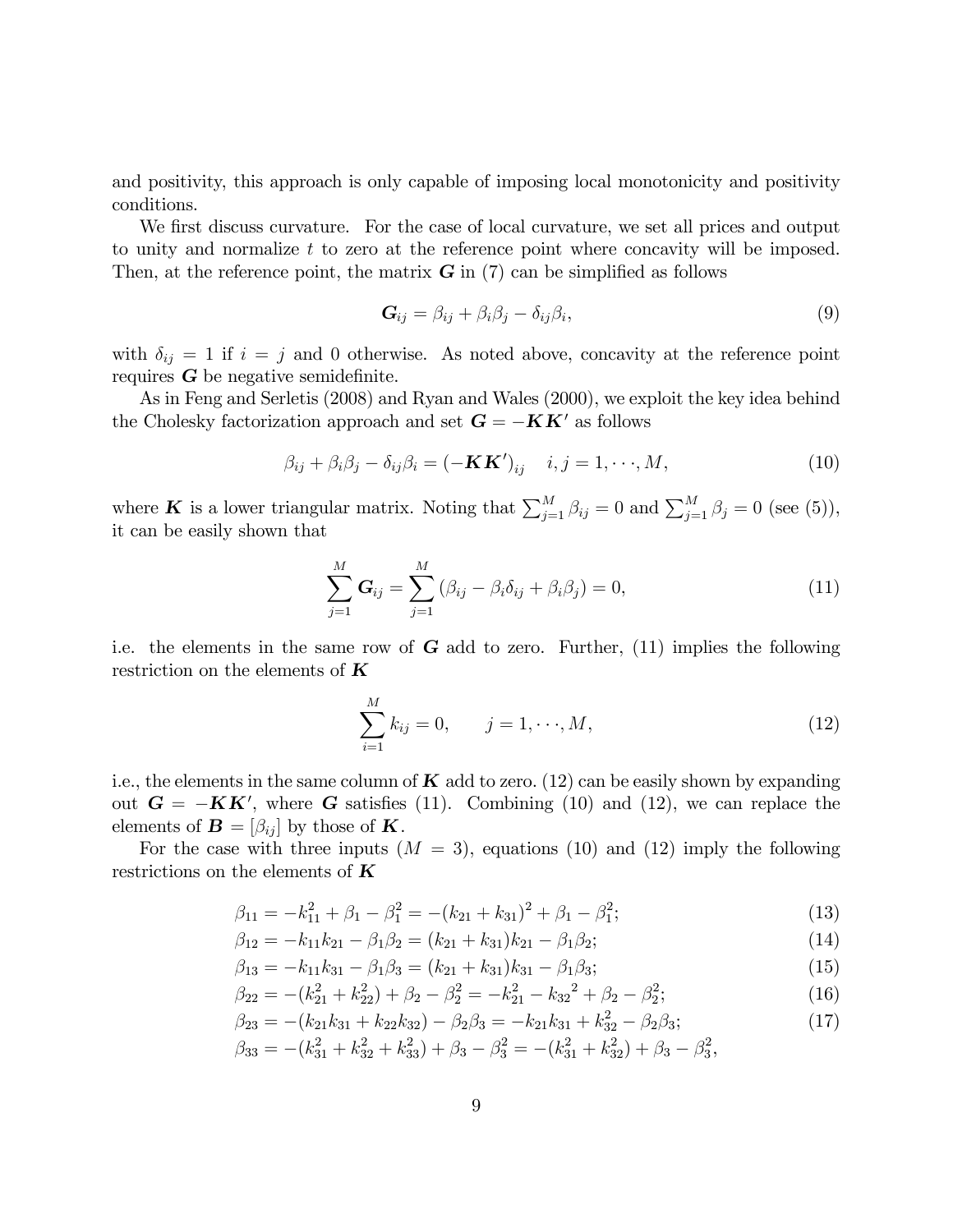which guarantee concavity of the cost function at the reference point and may also induce concavity of the cost function at other data points.

For the case of global curvature, the translog will satisfy concavity in prices globally if (assuming positive shares) the matrix  $\mathbf{B} = [\beta_{ij}]$  is negative semidefinite – see Diewert and Wales (1987) . To impose this condition, we can again exploit the key idea behind the Cholesky factorization approach and in this case set  $\mathbf{B} = -\mathbf{K}\mathbf{K}'$ , where  $\mathbf{K}$  is defined as above. In the case, for example, of three inputs, the following restrictions concerning the relationship between the elements of  $\bf{B}$  and those of  $\bf{K}$  can be obtained

$$
\beta_{11} = -k_{11}^2 = -(k_{21} + k_{31})^2; \tag{18}
$$

$$
\beta_{12} = -k_{11}k_{21} = (k_{21} + k_{31})k_{21};\tag{19}
$$

$$
\beta_{13} = -k_{11}k_{31} = (k_{21} + k_{31})k_{31};\tag{20}
$$

$$
\beta_{22} = -(k_{21}^2 + k_{22}^2) = -k_{21}^2 - k_{32}^2; \tag{21}
$$

$$
\beta_{23} = -(k_{21}k_{31} + k_{22}k_{32}) = -k_{21}k_{31} + k_{32}^2; \tag{22}
$$

$$
\beta_{33} = -(k_{31}^2 + k_{32}^2 + k_{33}^2) = -(k_{31}^2 + k_{32}^2). \tag{23}
$$

However, as shown in Lau (1978) and Diewert and Wales (1987), the imposition of global regularity will reduce the translog model to the Cobb-Douglas, which is not a flexible functional form. This has actually been confirmed by the predominance of zeros for the  $\beta_{ij}$  in the empirical part (see Section 5.2).

In addition to imposing local and global curvature, the Cholesky factorization approach can also be used for the imposition of local monotonicity, although this has not been done previously. In particular, at the same reference point where local curvature is imposed, the factor share equations in (4) can be rewritten as

$$
s_i = \beta_i, \quad i = 1, \cdots, M,\tag{24}
$$

since all prices are set to unity and the time trend is normalized to zero at this point when local curvature is imposed. To impose monotonicity locally (i.e.  $s_i > 0$ ), we can again exploit the key idea behind the Cholesky factorization approach and in this case set  $\beta_i = \gamma_i^2$  (a  $1 \times 1$ ) version of the Cholesky decomposition). Equation (8) can then be estimated after replacing  $\beta_i$  with  $\gamma_i^2$  and the elements of **B** with those of **K**.

In a similar manner, it can also be used to impose local positivity, although this has not been done previously too. This is because at the reference point where local curvature is imposed, the cost equation can be expressed as

$$
\ln C\left(\boldsymbol{p},y,t\right)=\beta_{0}
$$

since all prices are set to unity and the time trend is normalized to zero at this point when local curvature is imposed. Thus as with the case of monotonicity imposition, we can then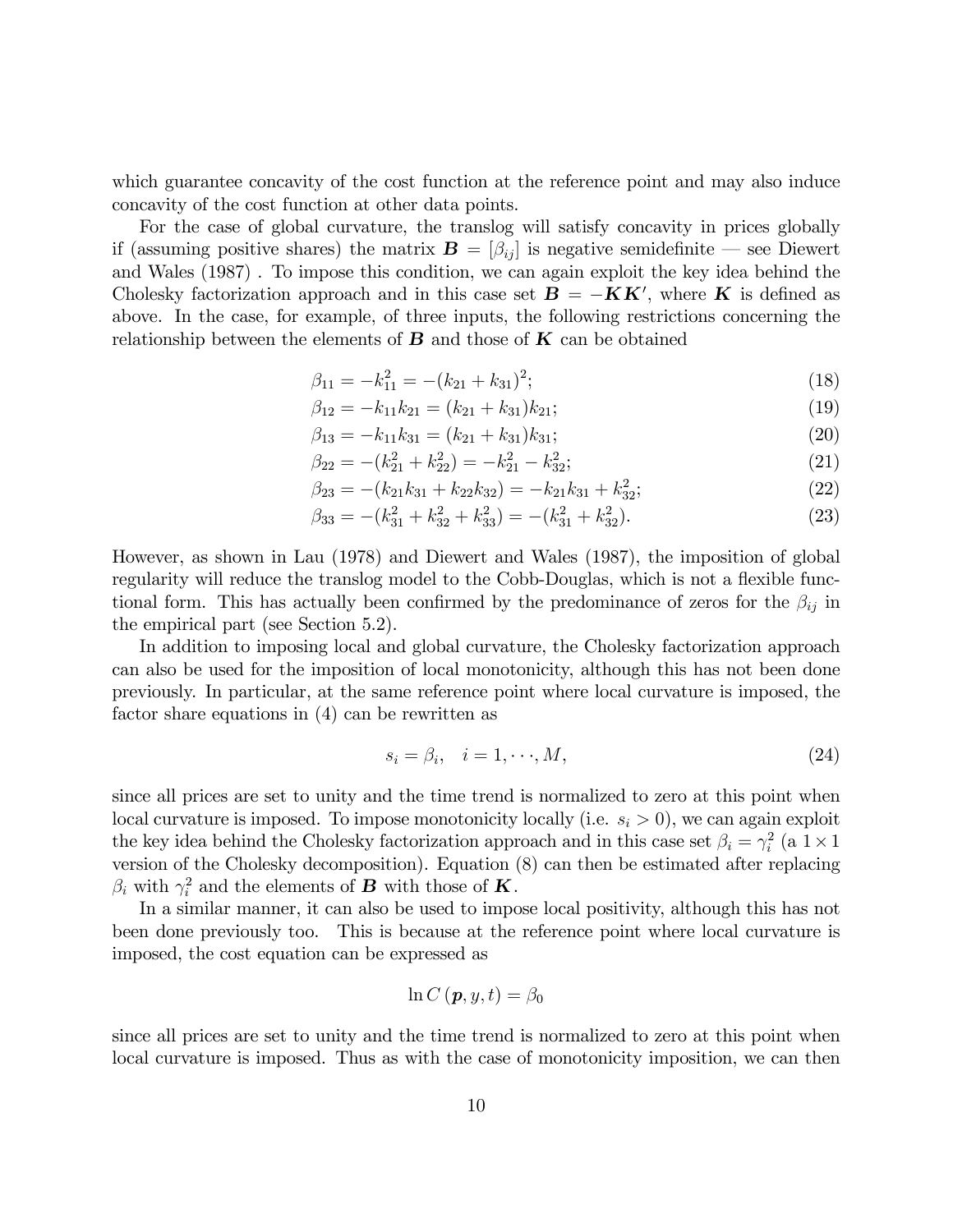set  $\beta_0 = \tilde{\gamma}_i^2$ . Equation (8) can then be estimated after replacing  $\beta_0$  with  $\tilde{\gamma}_i^2$ ,  $\beta_i$  with  $\gamma_i^2$  and the elements of  $B$  with those of  $K$ .

As noted above, while the Cholesky factorization approach is capable of imposing local and global curvature, it is incapable of imposing regional or pointwise curvature. This is because the imposition of regional or pointwise curvature involves the manipulation of both the parameter space (i.e.,  $\beta_{ij}$  and  $\beta_i$ ) and the data space (i.e.,  $p_i$ ,  $y$ , and  $t$ ). However, as we have seen above [i.e.,  $(10)–(17)$ ], the Cholesky factorization approach is only capable of the manipulation of the parameter space (i.e. by setting all prices and output to unity and normalizing  $t$  to zero at the reference point). For the same reason, while the Cholesky factorization approach is capable of imposing local positivity and monotonicity, it is incapable of the imposition of regional, pointwise or global monotonicity, in that the sufficient condition for regional, pointwise or global monotonicity and positivity, which involves only the parameter space, does not exist for the translog functional form.

### 4.2 Nonlinear Constrained Optimization

As noted in the introduction, the nonlinear constrained optimization approach was introduced into the flexible functional forms literature by Gallant and Golub (1984) and has been used recently by Serletis and Shahmoradi (2005) and Feng and Serletis (2008). The TOM-LAB/NPSOL tool box with MATLAB has been used in all the aforementioned papers, and is also used in this paper for monotonicity and curvature constrained optimization. TOM-LAB/NPSOL uses a sequential quadratic programming algorithm and is suitable for both unconstrained and constrained optimization of smooth (that is, at least twice-continuously differentiable) nonlinear functions.

To reduce the complexity and computational time of our optimization problem and in order to simplify the objective function and constraints, we impose homogeneity by normalizing the cost and input prices by one of the input prices. This method of imposing homogeneity is widely used in this literature. In particular, we normalize input prices and the cost,  $C$ , by the last input price  $p_M$ , thereby transforming the cost and share equations system,  $(3)$  and  $(4)$ , as follows

$$
\ln \frac{C(p, y, t)}{p_M} = \ln y + \beta_0 + \sum_{i=1}^{M-1} \beta_i \ln \frac{p_i}{p_M} + \beta_t t + \frac{1}{2} \sum_{i=1}^{M-1} \sum_{j=1}^{M-1} \beta_{ij} \ln \frac{p_i}{p_M} \ln \frac{p_j}{p_M} + \sum_{i=1}^{M-1} \beta_{it} t \ln \frac{p_i}{p_M} + \frac{1}{2} \beta_{tt} t^2,
$$
 (25)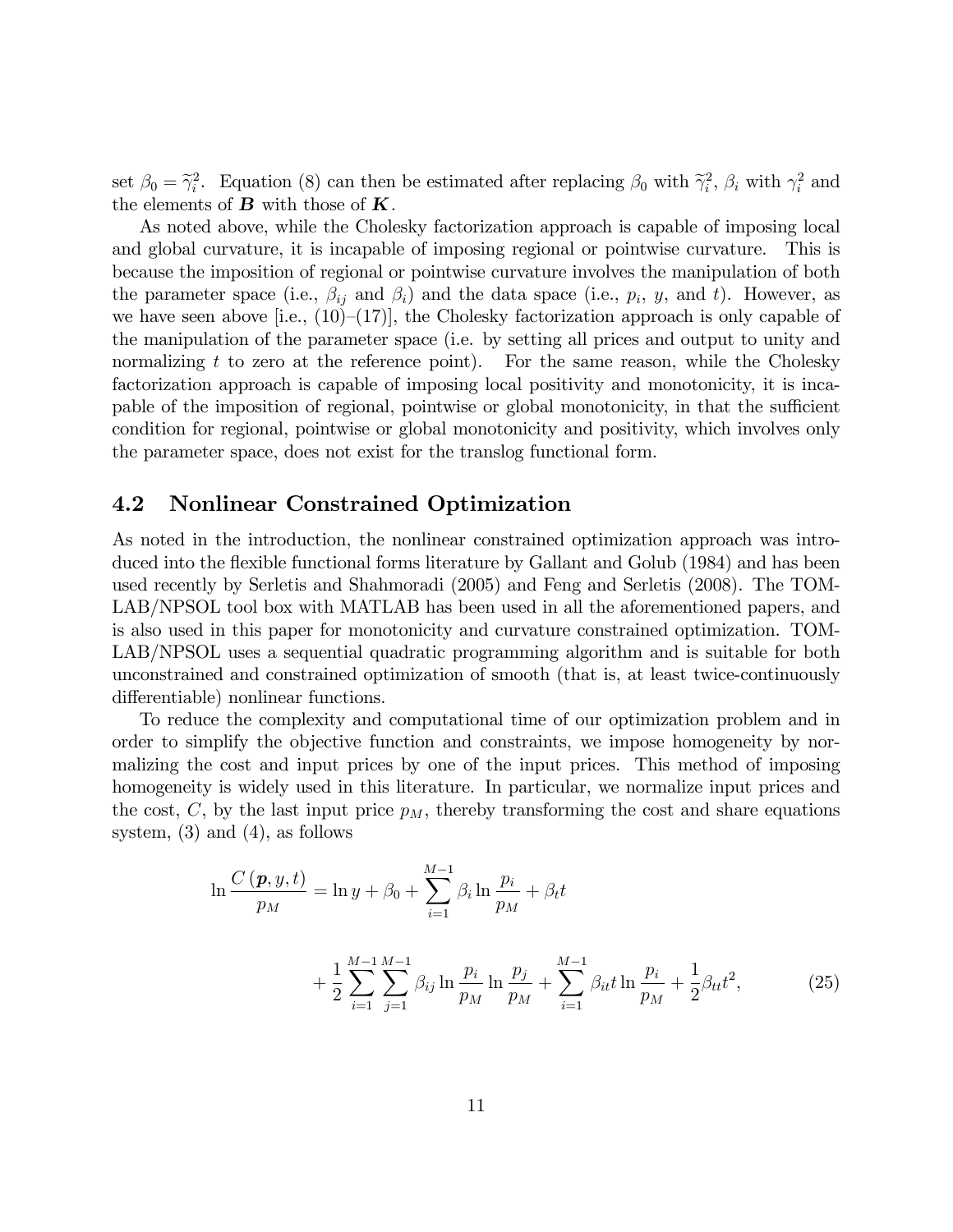and

$$
s_i = \beta_i + \sum_{j=1}^{M-1} \beta_{ij} \ln \frac{p_j}{p_M} + \beta_{it}t, \quad i, j = 1, \cdots, M-1.
$$
 (26)

Once the parameters in (25) and (26) are estimated, the parameters  $\beta_M, \beta_{M1}, \beta_{M2}, \cdots, \beta_{MM}$ and  $\beta_{Mt}$  can be recovered by using the homogeneity conditions in (5).

In this case, the empirical model can be written as

$$
\mathbf{w}_t = \mathbf{X}_t \boldsymbol{\beta} + \mathbf{e}_t, \qquad t = 1, ..., T \tag{27}
$$

where  $\mathbf{w}_t = (w_{1t}, \dots, w_{Mt})'$ , with  $w_{it} = s_{it}$   $(i = 1, \dots, M - 1)$  and  $w_{Mt}$  is equal to  $\ln [C(\mathbf{p}, y, t)/p_M]$  measured at time t.  $\mathbf{X}_i$   $(i = 1, \dots, M - 1)$  is given by the right-hand side of each of (26) and  $\boldsymbol{X}_M$  is given by the right-hand side of (25).  $\widetilde{\boldsymbol{\beta}} = (\widetilde{\boldsymbol{\beta}}_1, \dots, \widetilde{\boldsymbol{\beta}}_M)'$ , with  $\beta_i$  being the corresponding vector of parameters for  $\mathbf{X}_i$ .  $e_t$  is a vector of stochastic errors, which is assumed to follow the following distribution:  $\epsilon_t \sim \text{Normal}(0, \Omega)$ , where 0 is a null vector,  $\Omega$  is the  $M \times M$  error covariance matrix.

To estimate (27) we specify the objective function, which is the log likelihood function in this paper. In particular, under the assumption that  $e_t$  is iid normal, the log likelihood function for a sample of  $T$  joint observations can be shown to be

$$
\ln L\left(\boldsymbol{w}\left|\widetilde{\boldsymbol{\beta}},\boldsymbol{\Omega}\right.\right)=-\frac{MT}{2}\log\left(2\pi\right)-\frac{T}{2}\log\left(\boldsymbol{\Omega}\right)-\frac{1}{2}\sum_{i=1}^{T}\boldsymbol{e}'_t\left(\boldsymbol{\Omega}\right)^{-1}\boldsymbol{e}_t.
$$
\n(28)

It is to be noted that our objective function here is different from that in Gallant and Golub  $(1984)$ , due to different assumptions concerning the error vector. The specification of the objective function as a log likelihood function enables a comparison of the constrained maximum likelihood approach (that is, the constrained optimization) with the Bayesian approach where we will use non-informative priors for the parameters, thus rendering parameter estimates to be mainly determined by the likelihood function.

We first estimate an unconstrained version of  $(28)$  and check the theoretical regularity conditions of positivity, concavity, and monotonicity. In cases where positivity, concavity, and monotonicity are not satisfied, we then use the NPSOL nonlinear programming program to maximize  $\ln L\left(\boldsymbol{w}\left|\widetilde{\boldsymbol{\beta}},\boldsymbol{\Omega}\right.\right)$  with the positivity, concavity and monotonicity conditions imposed. While we follow Gallant and Golub (1984) and use nonlinear constrained optimization to impose concavity, we do not do it by constructing their submatrix  $K_{22}$  using a Householder transformation and then deriving an indicator function for the smallest eigenvalue of  $K_{22}$  and its derivative. Instead, we work directly with matrix G by restricting its eigenvalues to be nonpositive. This is because a necessary and sufficient condition for negative semidefiniteness of  $G$  is that all its eigenvalues are nonpositive – see, for example, Morey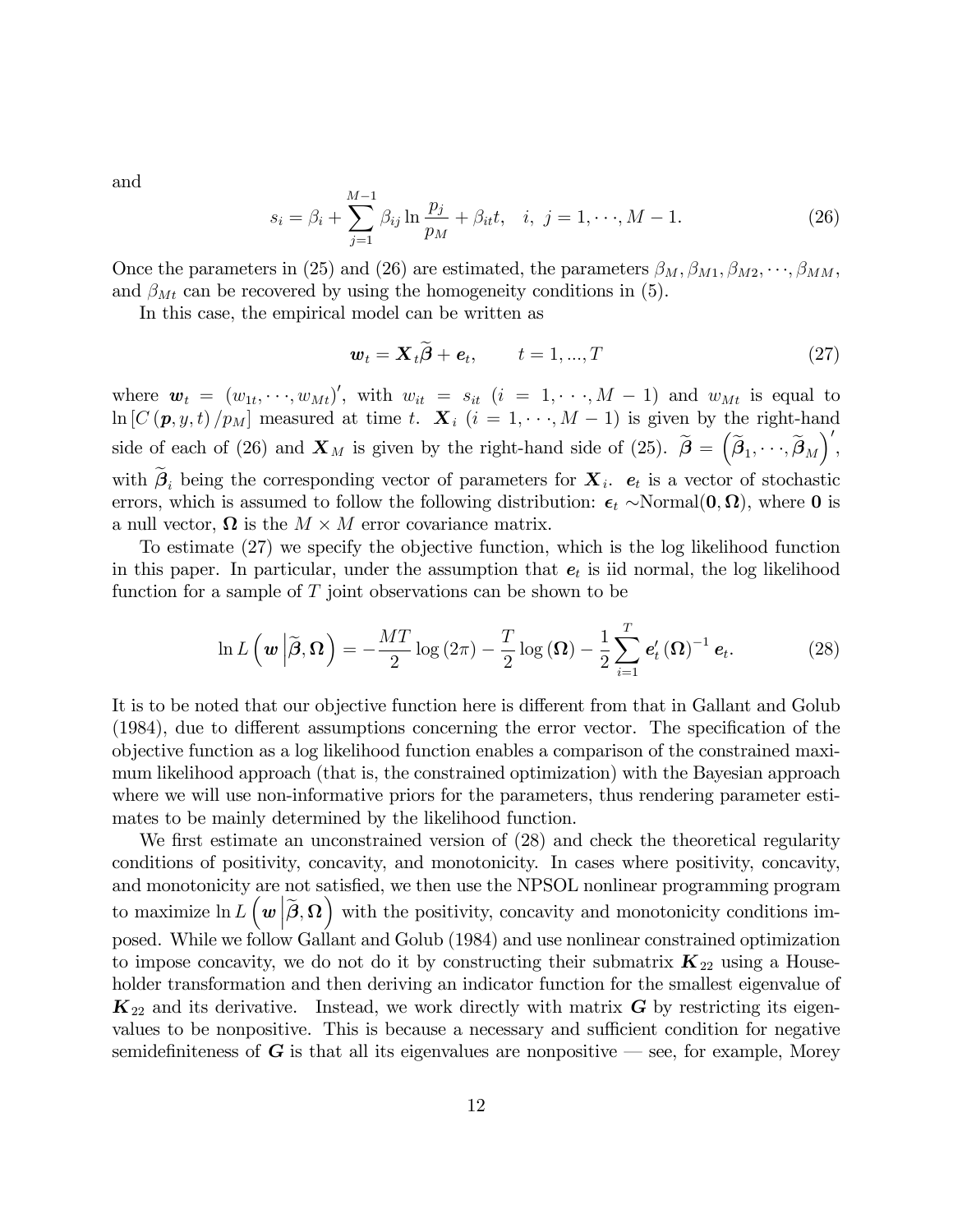(1986). Compared with the Gallant and Golub (1984) approach where a reduced matrix  $K_{22}$  is sought, the direct restriction of the eigenvalues of  $G$  to be nonpositive seems to be more appealing.

Thus, our constrained optimization problem can be written as follows

$$
\max_{\boldsymbol{\theta}}\ln L(\boldsymbol{w}|\boldsymbol{\theta}),
$$

subject to

$$
C_t(p, y, t) > 0, \ t = 1, ..., T
$$
\n(29)

$$
\varphi_{it}(\boldsymbol{p}, y, t, \boldsymbol{\theta}) < 0, \quad i = 1, \cdots, M, \ t = 1, \ldots, T \tag{30}
$$

$$
s_{it}\left(\boldsymbol{p},y,t,\widetilde{\boldsymbol{\beta}}\right)>0,\quad i=1,\cdots,M,\ t=1,...,T
$$
\n(31)

where  $\boldsymbol{\theta}$  is the parameter vector to be estimated,  $\boldsymbol{\theta} = (\boldsymbol{\beta}, \boldsymbol{\Omega})$ , and  $\varphi_i(\boldsymbol{p}, y, t, \boldsymbol{\theta})$ ,  $i = 1, \dots, M$ , are the M estimated eigenvalues of the **G** matrix at time t. (30) can be further simplified by requiring the largest eigenvalue to be nonpositive.

The constrained optimization approach is capable of imposing curvature locally, regionally, and fully, in that we can evaluate  $G$  at a single data point, over a neighborhood of interest, or at every sample observation. In addition, it is also capable of imposing concavity globally. To do this, we just need to maximize the log likelihood function (28) subject to the eigenvalues of the matrix  $\bf{B}$  being nonpositive. Alternatively, this can also be done by maximizing the log likelihood function (28) subject to the constraint indicator of  $-\mathbf{B}$  being zero, or subject to all determinants of the leading principal minors of **B** being nonpositive. In this paper, we use the former method.

In contrast to the Cholesky factorization approach which is only capable of imposing local monotonicity and local positivity only, the constrained optimization approach is capable of imposing monotonicity and positivity locally, regionally, and fully. For the case of monotonicity, this can be done by adding the constraints,  $s_{it} > 0$ ,  $(i = 1, \dots, M, t = 1, ..., T)$ , at the single reference point, over the neighborhood of interest, or at every data point. For the case of the positivity, this can be done by adding the constraints,  $C_t > 0$   $(t = 1, ..., T)$ , at the single reference point, over the neighborhood of interest, or at every data point. Compared with the Cholesky factorization approach, the superiority of the constrained optimization approach in imposing regional and pointwise monotonicity and positivity is due to its ability in manipulating both parameter and data spaces.

The constrained optimization approach is also incapable of imposing global monotonicity. As can be seen from (26), global monotonicity can be imposed by setting  $\beta_i > 0$ ,  $\beta_{ij} > 0$ , and  $\beta_{it} > 0$  if  $\ln (p_j/p_M) > 0$  and  $t > 0$ . However, there are two reasons for which the imposition of global monotonicity may not work. First,  $\ln (p_j/p_M)$  can be negative if  $p_j < p_M$ . Second,  $\beta_{ij} > 0$  contradicts the concavity condition, which requires the principal minors that are of an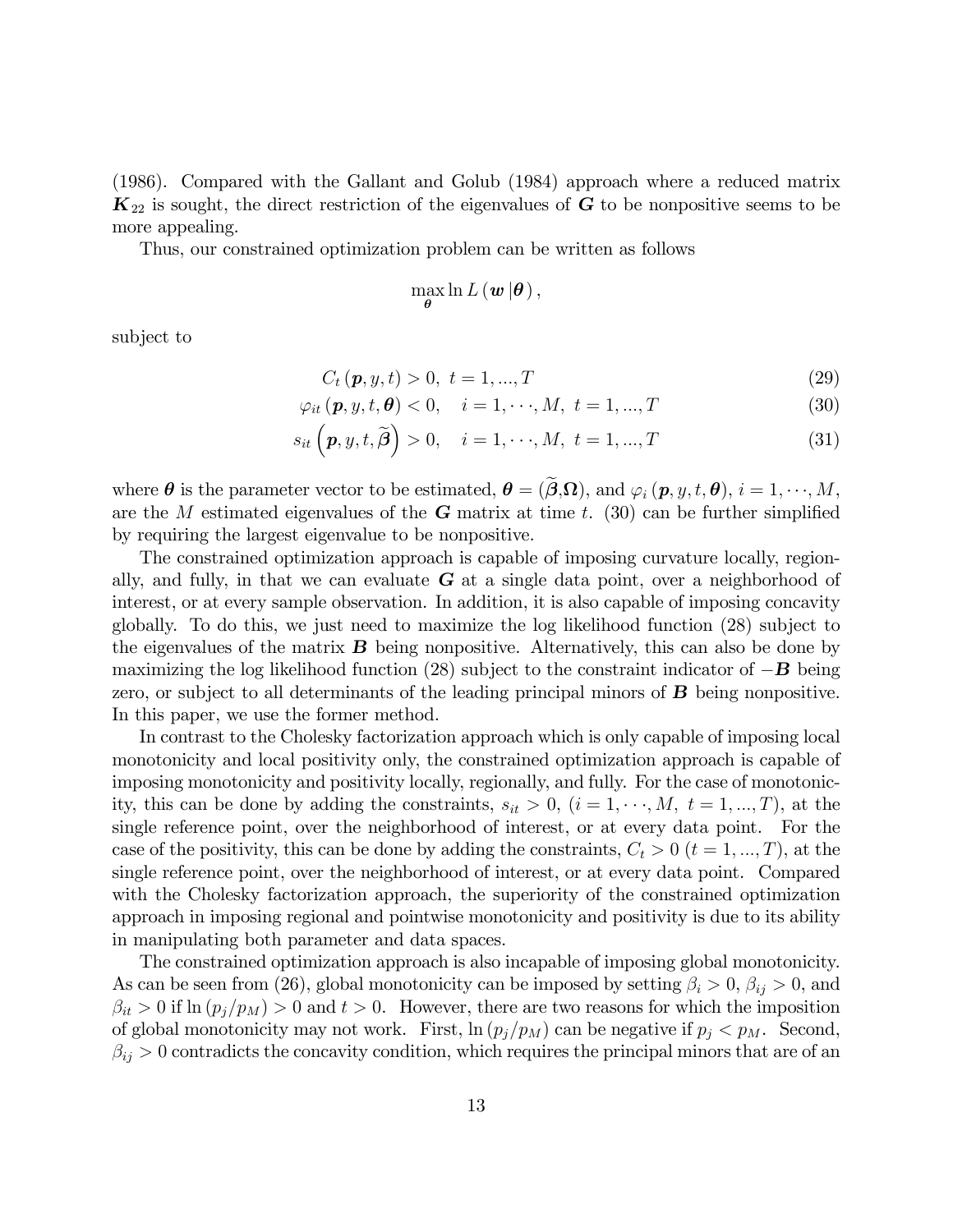odd-numbered order be non-positive and the principal minors that are of an even-numbered order be non-negative  $\sim$  for the sufficient and necessary conditions for concavity, see Morey (1986).

Similarly, the constrained optimization approach is also incapable of imposing global positivity. As can be seen from (25), global positivity can be imposed by setting  $\beta_0 > 0$ ,  $\beta_t > 0, \ \beta_i > 0, \ \beta_{ij} > 0, \ \beta_{it} > 0, \ \text{and} \ \beta_{tt} > 0, \ \text{if} \ \ln y > 0, \ \ln (p_j/p_M) > 0 \ \text{and} \ t > 0.$ However, for the same reasons as discussed in the previous paragraph, the imposition of global positivity may not work.

### 4.3 The Bayesian Approach

Recently, numerical integration simulation techniques, such as Gibbs sampling, introduced by Geman and Geman (1984), and the Metropolis-Hastings algorithm, due to early work by Metropolis et al. (1953) and Hastings (1970), have made Bayesian estimation of the seemingly unrelated regression (SUR) model more convenient and accessible. Terrell (1996), Koop et al.,  $(1997)$ , and Griffiths et al.  $(2000)$  extend this literature by incorporating positivity, monotonicity and concavity conditions into the estimation of flexible functional forms. This subsection draws mainly on the discussion of Bayesian estimation of cost and share equation system by Griffiths *et al.*  $(2000)$ .

As in the constrained optimization approach, we impose linear homogeneity by normalizing cost and the input prices by the last input price,  $p_M$ , to obtain (25) and (26). To impose the cross-equation equality restrictions on the parameters of equations  $(25)-(26)$ , we first treat all the parameters as if they were 'unrestricted.' In particular, we rewrite the  $M-1$ share equations at time  $t$   $(t = 1, ..., T)$  in (26), after appending an error component, as

$$
w_i = \mathbf{X}_i \alpha_i + e_i, \quad i = 1, \cdots, M - 1,
$$
\n
$$
(32)
$$

where  $w_i$ ,  $\mathbf{X}_i$ , and  $e_i$   $(i = 1, \dots, M - 1)$  are defined as in equation (27). The vectors  $\boldsymbol{\alpha}_i = (\alpha_{i1}, \dots, \alpha_{i,M+1})'$  for  $i = 1, \dots, M-1$  are the corresponding vectors of unrestricted parameters to be estimated. Similarly, we rewrite equation  $(25)$  at time t, after appending an error component, as

$$
w_M = \mathbf{X}_M \boldsymbol{\alpha}_M + e_M, \tag{33}
$$

where  $w_M$ ,  $\mathbf{X}_M$ , and  $e_M$  are defined as in (27) and  $\boldsymbol{\alpha}_M = (\alpha_{M1}, \cdots, \alpha_{M,(M^2+3M+2)/2})'$  is the corresponding vector of unrestricted parameters to be estimated. Thus, instead of having  $(M^2 + 3M + 2)/2$  parameters in (25) and (26), we now have  $3M(M + 1)/2$  parameters in  $(32)$  and  $(33)$ . The empirical model, as defined by  $(32)$  and  $(33)$ , can be written compactly as

$$
\mathbf{w}_t = \mathbf{X}_t \boldsymbol{\alpha} + \boldsymbol{e}_t, \tag{34}
$$

where  $\boldsymbol{\alpha} = (\boldsymbol{\alpha}_1, \cdots, \boldsymbol{\alpha}_M)'$ .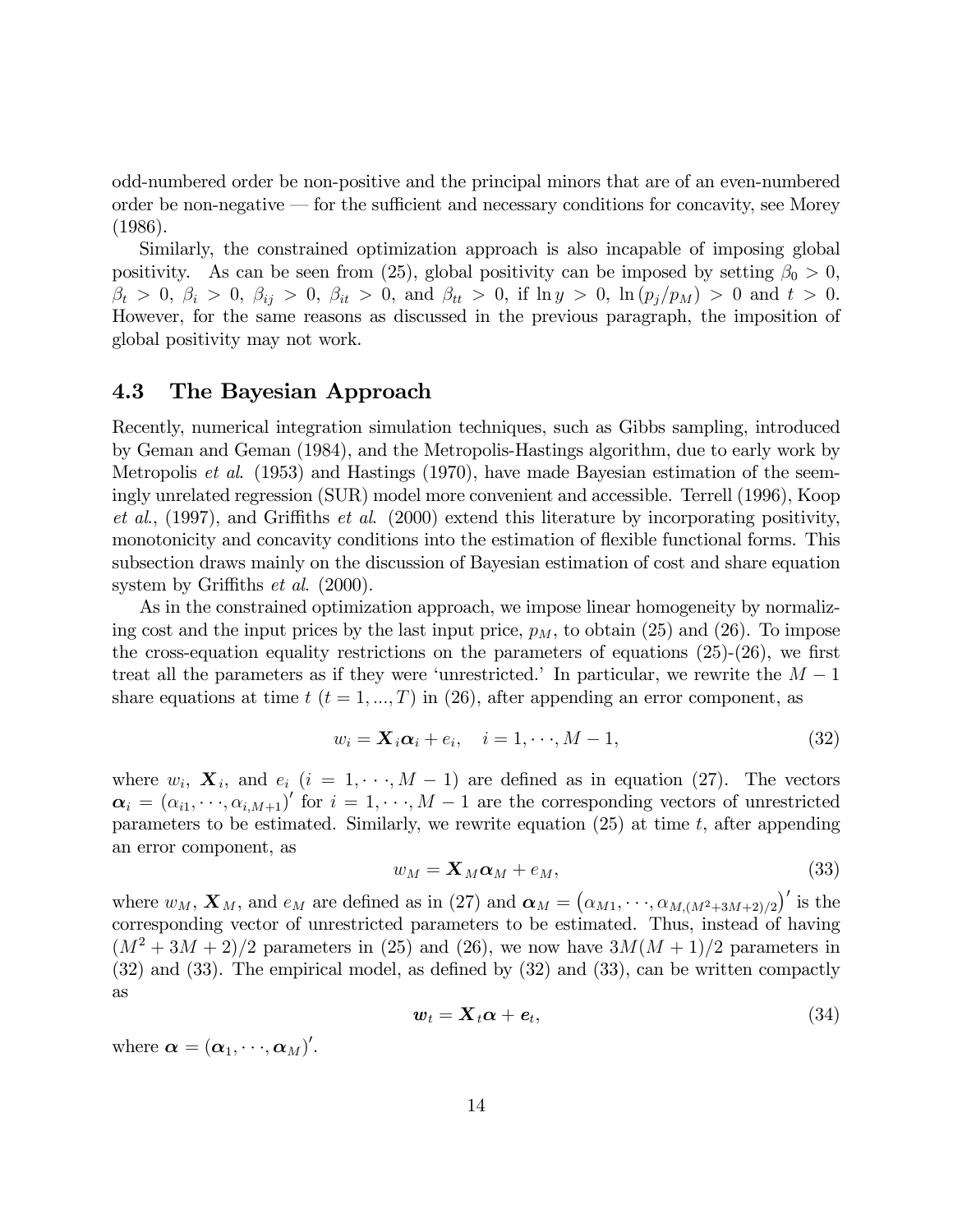It should be noted that the  $\alpha_i$  (j = 1,  $\cdots$ , M) vectors have many elements in common. In the case with  $M = 4$ , for example, there are 15 cross-equation equality restrictions, given as follows:  $\alpha_{11} = \alpha_{42}, \alpha_{12} = \alpha_{46}, \alpha_{13} = \alpha_{47}, \alpha_{14} = \alpha_{48}, \alpha_{15} = \alpha_{4,12}, \alpha_{21} = \alpha_{43}, \alpha_{22} = \alpha_{47}$  $\alpha_{23} = \alpha_{49}, \ \alpha_{24} = \alpha_{4,10}, \ \alpha_{25} = \alpha_{4,13}, \ \alpha_{31} = \alpha_{44}, \ \alpha_{32} = \alpha_{48}, \ \alpha_{33} = \alpha_{4,10}, \ \alpha_{34} = \alpha_{4,11},$ and  $\alpha_{35} = \alpha_{4,14}$ . Therefore, among the 30 parameters, 15 [those in the cost equation (33)] are free and the rest [those in the share equations (32)] have to be obtained from these free parameters. The  $(M^2 - 1)$  restrictions implied by (32) and (33) can be written more compactly as

$$
\mathbf{R}\alpha = \mathbf{r},\tag{35}
$$

where **R** and **r** are known matrices of order  $(M^2 - 1) \times 3M(M + 1)/2$  and  $(M^2 - 1) \times 1$ , respectively.

To impose the  $(M^2 - 1)$  cross-equation restrictions, we re-order the elements in  $\alpha$  and **R** such that  $(35)$  can be rewritten as

$$
\boldsymbol{R}\boldsymbol{\alpha} = \begin{bmatrix} \boldsymbol{R}_1 & \boldsymbol{R}_2 \end{bmatrix} \begin{bmatrix} \widetilde{\boldsymbol{\gamma}} \\ \boldsymbol{\gamma} \end{bmatrix} = \boldsymbol{r}, \qquad (36)
$$

where  $\mathbf{R}_1$  is a  $(M^2-1)\times(M^2-1)$  matrix, and  $\mathbf{R}_2$  a  $(M^2-1)\times(M^2+3M+2)/2$  matrix. The vector  $\gamma$  contains the subset of  $(M^2 + 3M + 2)/2$  free parameters, and the vector  $\tilde{\gamma}$  contains the remaining parameters in  $\alpha$  which will be recovered using  $\gamma$ . Correspondingly, we can reorder the columns of  $X$  and partition it so that the linear SUR model can be written as

$$
\boldsymbol{w}_t = \boldsymbol{X}_t \boldsymbol{\alpha} + \boldsymbol{e}_t
$$

$$
= \left[ \begin{array}{cc} \mathbf{X}_{1t} & \mathbf{X}_{2t} \end{array} \right] \left[ \begin{array}{c} \widetilde{\gamma} \\ \gamma \end{array} \right] + \boldsymbol{e}_t. \tag{37}
$$

From (36), we can solve for  $\tilde{\gamma}$  as

$$
\widetilde{\boldsymbol{\gamma}} = \mathbf{R}_1^{-1} \left[ \mathbf{r} - \mathbf{R}_2 \boldsymbol{\gamma} \right]. \tag{38}
$$

Substituting (38) into (37) and rearranging yields

$$
\boldsymbol{w}_{t}-\boldsymbol{X}_{1t}\boldsymbol{R}_{1}^{-1}\boldsymbol{r}=\left(\boldsymbol{X}_{2t}-\boldsymbol{X}_{1t}\boldsymbol{R}_{1}^{-1}\boldsymbol{R}_{2}\right)\boldsymbol{\gamma}+\boldsymbol{e}_{t}
$$

or

$$
\boldsymbol{z}_t = \boldsymbol{Z}_t \boldsymbol{\gamma} + \boldsymbol{e}_t,\tag{39}
$$

where  $z_t = w_t - X_{1t}R_1^{-1}r$  and  $Z_t = X_{2t} - X_{1t}R_1^{-1}R_2$  represent new sets of observations, and  $e_t$  is defined as above.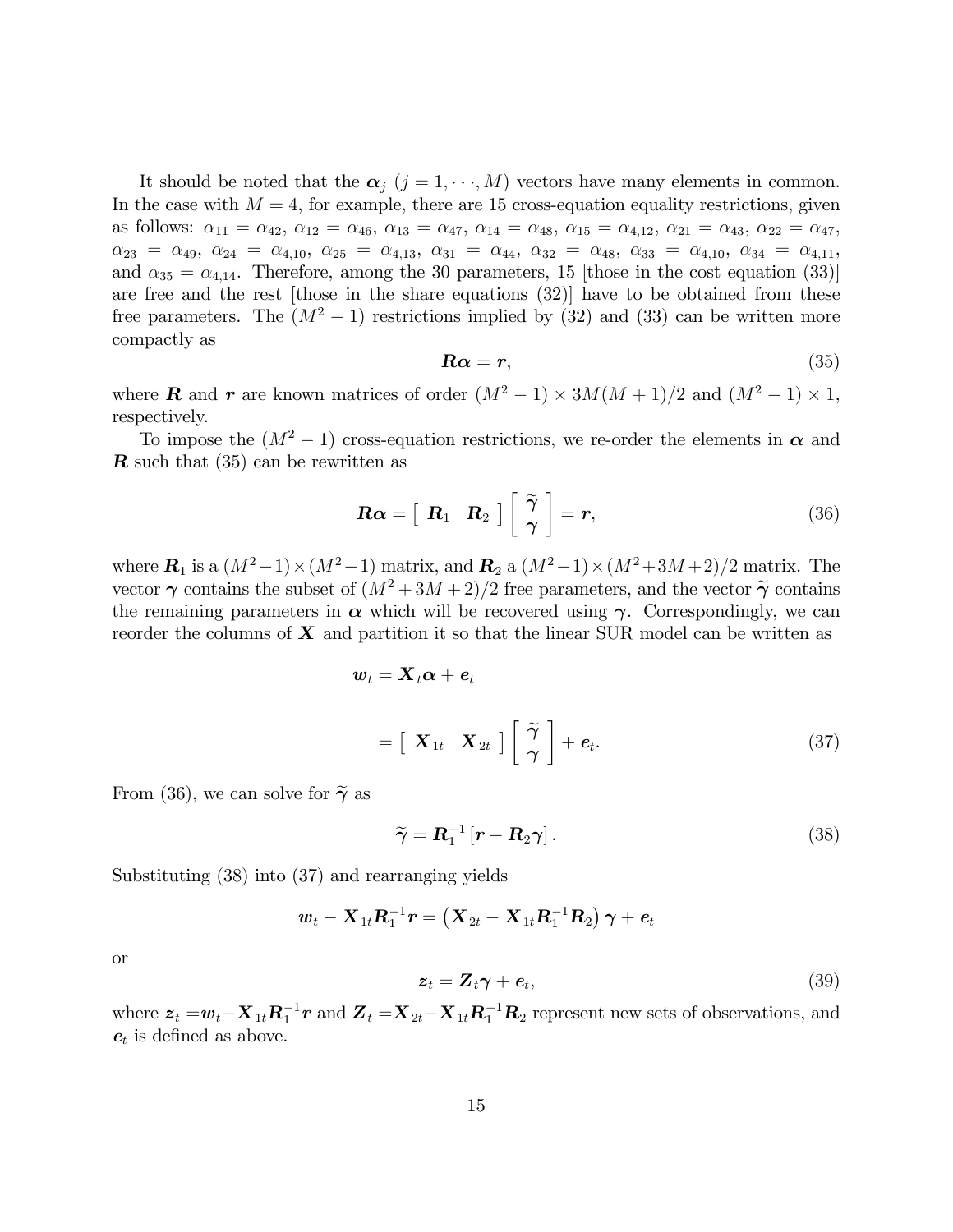The formulation of our empirical model as an unrestricted SUR model (39) is convenient for Bayesian analysis. The Bayes Theorem in our particular case can be restated as

$$
f(\gamma, \Omega | z) \propto L(z | \gamma, \Omega) p(\gamma, \Omega), \qquad (40)
$$

where  $f(\gamma, \Omega | z)$  is the posterior joint density function for  $(\gamma, \Omega)$  given  $z, L(z | \gamma, \Omega)$  is the likelihood function, which summarizes all the sample information, and  $p(\gamma, \Omega)$  is the joint prior density function for  $(\gamma, \Omega)$ .

Under the assumption that  $e_t$  is iid normal, the likelihood function in (40) can be shown to be

$$
L(z|\gamma,\Omega) \propto |\Omega|^{-\frac{T}{2}} \exp\left[-\frac{1}{2}\text{tr}\left(\mathbf{A}\Omega^{-1}\right)\right],\tag{41}
$$

where **A** is a  $M \times M$  symmetric matrix with  $a_{ij} = (\mathbf{z}_i - \mathbf{Z}_i \boldsymbol{\gamma})' (\mathbf{z}_j - \mathbf{Z}_j \boldsymbol{\gamma})$   $i = 1, 2, ..., M$ .

The Bayesian model in (40) requires that we choose priors for the parameters  $\gamma$  and  $\Omega$ . We choose a flat (constant) prior for  $\gamma$ ,

$$
p(\gamma) \propto I(\gamma \in R_j), \qquad (42)
$$

where  $I(\cdot)$  is an indicator function which takes the value one if the argument is true and zero otherwise, and  $R_j$  is the set of permissible parameter values when no constraints  $(j = 0)$  and the positivity, monotonicity and curvature constraints  $(j = 1)$  must be satisfied. With the constant equal to an indicator function, our particular flat prior for  $\gamma$  allows us to slice away the portion of the posterior density that violates positivity, monotonicity and curvature of the translog cost function.

We adopt the following prior for  $\Omega$ 

$$
p(\Omega) \propto |\Omega|^{-(M+1)/2},\tag{43}
$$

which is the limiting form of the inverted Wishart density  $\sim$  see Griffiths *et al.* (2000).

Combining the priors (42) and (43) gives the joint prior probability density function

$$
p(\boldsymbol{\gamma}, \boldsymbol{\Omega}) \propto |\boldsymbol{\Omega}|^{-(T+1)/2} \, I(\boldsymbol{\gamma} \in R_j) \,. \tag{44}
$$

Combining the likelihood function in (41) and the joint prior distribution (44), yields the posterior joint density function

$$
f(\boldsymbol{\gamma},\boldsymbol{\Omega}\,|\,\boldsymbol{z})\propto|\boldsymbol{\Omega}|^{-(T+M+1)/2}\,I(\boldsymbol{\gamma}\in R_j)\exp\left[-\frac{1}{2}\mathrm{tr}\left(\mathbf{A}\boldsymbol{\Omega}^{-1}\right)\right],\tag{45}
$$

from which we can derive full conditional posterior pdfs for  $\gamma$  and  $\Omega$ . We then use the Gibbs sampling algorithm which draws from the joint posterior density by sampling from a series of conditional posteriors. Essentially, Gibbs sampling involves taking sequential random draws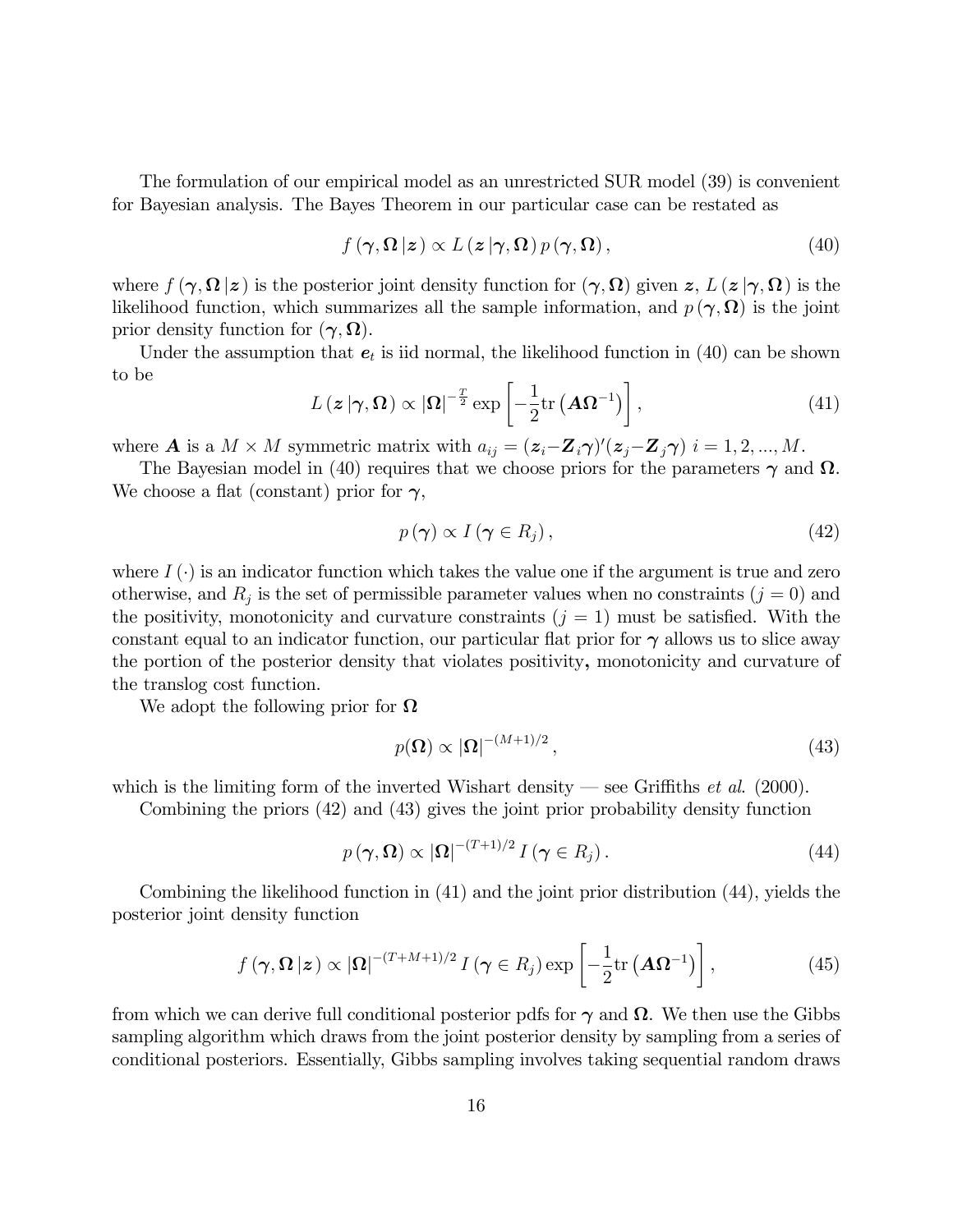from full conditional posterior distributions. Under very mild assumptions [see, for example, Tierney (1994)], these draws converge to draws from the joint posterior. Once draws from the joint distribution have been obtained, any posterior feature of interest can be calculated.

The full conditional posterior distributions for  $\gamma$  can be obtained from (45) by treating  $\Omega$  as a constant

$$
p(\boldsymbol{\gamma}|\boldsymbol{z},\boldsymbol{\Omega}) \propto \exp\left[-\frac{1}{2}(\boldsymbol{\gamma}-\boldsymbol{\hat{\gamma}})' \,\mathbf{V}(\boldsymbol{\gamma}-\boldsymbol{\hat{\gamma}})\right] I(\boldsymbol{\gamma}\in R_j),\tag{46}
$$

where  $\hat{\gamma}$  is the GLS estimator for  $\gamma$  in (39)

$$
\widehat{\boldsymbol{\gamma}}=\left[\mathbf{Z}^\prime\left(\mathbf{\Omega}^{-1}\otimes\boldsymbol{\iota}_T\right)\mathbf{Z}\right]^{-1}\mathbf{Z}^\prime\left(\mathbf{\Omega}^{-1}\otimes\boldsymbol{\iota}_T\right)\boldsymbol{z},
$$

 $V = Z'(\Omega^{-1} \otimes \iota_T)Z$ , and  $\iota_T$  is a  $T \times T$  identity matrix. The full conditional posterior distributions for  $\Omega$  can be obtained from (45) by treating  $\gamma$  as a constant

$$
p\left(\mathbf{\Omega}\,|\,\mathbf{z},\boldsymbol{\gamma}\right) \propto |\mathbf{\Omega}|^{-(T+M+2)/2} \exp\left[-\frac{1}{2}\mathrm{tr}\left(\mathbf{A}\mathbf{\Omega}^{-1}\right)\right].\tag{47}
$$

Thus  $p(\mathbf{\Omega} | \mathbf{z}, \boldsymbol{\gamma})$  is an inverted Wishart density function with parameters  $\mathbf{A}, T$ , and  $M$ .

The Gibbs sampler for Bayesian estimation without positivity, monotonicity, and curvature constraints can be implemented by setting  $I(\gamma \in R_0)$  in (46) equal to one and then drawing sequentially from the above conditional posteriors in (46) and (47). Sampling from these two conditional posteriors is straightforward.

There are two approaches in this literature which can be used to impose positivity, monotonicity, and curvature conditions: the accept-reject algorithm [see Terrell (1996)] and the random-walk Metropolis Hastings  $(M-H)$  algorithm, proposed by Griffiths *et al.* (2000). The accept-reject algorithm, however, has been criticized for its inefficiency in that it needs to generate an extremely large number of candidate draws before finding one that is acceptable – see Griffiths *et al.* (2000) for more details. In this paper, we impose positivity, monotonicity, and curvature condition through the Metropolis Hastings algorithm, which in our particular case proceeds iteratively as follows  $\sim$  see Griffiths *et al.* (2000) for more details:

- Step 1: Start with an initial value  $\gamma^j$  satisfying both the positivity, monotonicity and curvature constraints. Let j denote the state of  $\gamma$  and set j = 1. Given the complexity of the cost and share equation system, the search for the initial value which satisfies the positivity, monotonicity and curvature constraints is not a trivial issue in practice. A convenient way, as done in this paper, is to use the estimated  $\beta$  from the constrained optimization model outlined above.
- Step 2: Using the current value  $\gamma^j$ , sample a candidate point  $\gamma^c$  from a symmetric proposal density  $q(\gamma^c, \gamma^j)$ , which is the probability of returning a value of  $\gamma^c$  given a previous value of  $\gamma^j$ .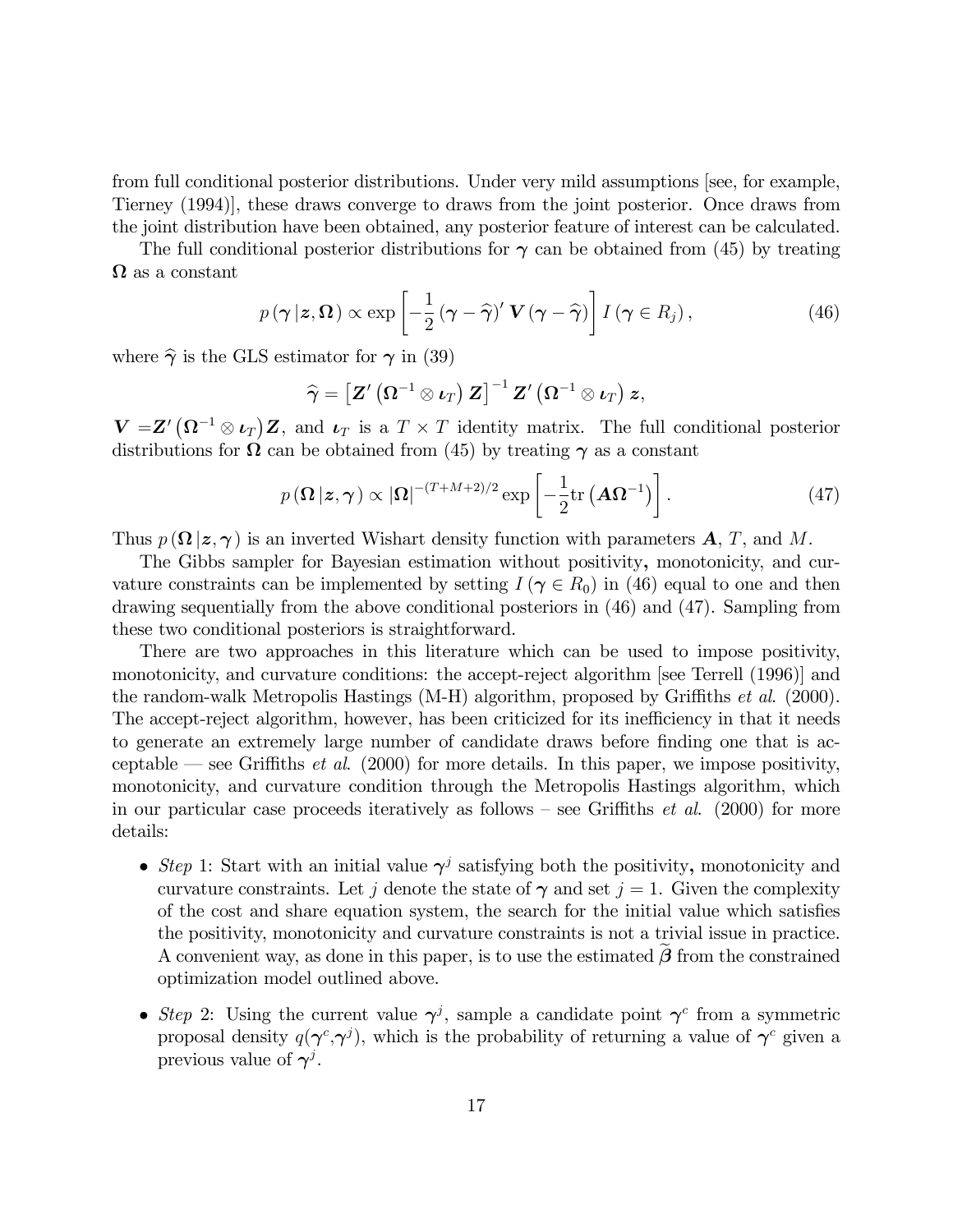- $\bullet$  *Step* 3: Evaluate the positivity, monotonicity and curvature constraints at the specified data points using the candidate value,  $\gamma^c$ . If any constraints are violated, set  $\alpha(\boldsymbol{\gamma}^j, \boldsymbol{\gamma}^c) = 0$  and go to Step 5.
- Step 4: Calculate  $\alpha(\gamma^j, \gamma^c) = \min[h(\gamma^c)/h(\gamma^j), 1]$  where  $h(\gamma) = |A|^{-T/2} I(\gamma \in R_j)$ is the kernel of  $p(\gamma | z)$ , which is obtained by integrating  $\Omega$  out of the joint posterior (45).
- Step 5: Generate an independent uniform random variable  $u$  from the interval  $[0, 1]$ .
- Step 6: Set  $\gamma^{j+1} = \gamma^c$  if  $u < \alpha(\gamma^j, \gamma^c)$  and  $\gamma^j$  otherwise.
- Step 7: Set  $j = j + 1$  and return to Step 2.

The algorithm works best if the proposal density matches the shape of the target distribution. Therefore, the proposal density is chosen to be a multivariate normal with mean equal to the current state  $\gamma^j$  and covariance matrix equal to  $\left(\boldsymbol{Z}^\prime\right) \widehat{\boldsymbol{\Omega}}$  $^{-1}$  $\otimes \iota_T\Big)\,\mathbf{Z}\Big)^{-1}$  [where  $\widehat{\boldsymbol{\Omega}}$  is an estimator of  $\Omega$  constructed from using OLS residuals] multiplied by a tuning parameter. The tuning parameter can be used to adjust the acceptance rate. The optimal acceptance rate (i.e., the one which minimizes the autocorrelations across the sample values) has been shown to lie within the range between 0.45 (in one-dimensional problems) and approximately 0.23 (as the number of dimensions becomes infinitely large). In our empirical work, we choose the tuning parameter so that the acceptance rate lies within this range.

The Bayesian approach is capable of imposing curvature locally, regionally, and fully. In particular, the curvature constraint mentioned in step 3 can be evaluated by using eigenvalues, a constraint indicator, or the determinants of the leading principal minors of the matrix G. The Bayesian approach is also capable of imposing concavity globally. To do this, we just need to evaluate the curvature constraint mentioned in step 3 by using eigenvalues or the determinants of the leading principal minors of B, instead of G.

Like with the optimization approach, with the Bayesian approach we can impose the monotonicity (positivity) condition locally, regional, and fully. In particular, we can evaluate  $s_i(C, i.e., total cost)$  in (6) at a single data point, over a neighborhood of interest, or at every sample observation, every time the candidate value  $\beta^c$  is drawn. If any  $s_i$   $(i = 1, \dots, M)$  is negative at data point(s) of interest, we set  $\alpha(\gamma^j, \gamma^c) = 0$  and go to Step 5. However, for the same reason as in the case of the constrained optimization approach, we cannot impose global monotonicity (or global positivity) with the Bayesian approach.

An important difference between the Bayesian and optimization approaches is that, in the Bayesian approach, the constraints will be satisfied for all parameters values where the posterior density is nonzero. That means that all values in probability intervals for parameters or elasticities will be consistent with the constraints. In the sampling theory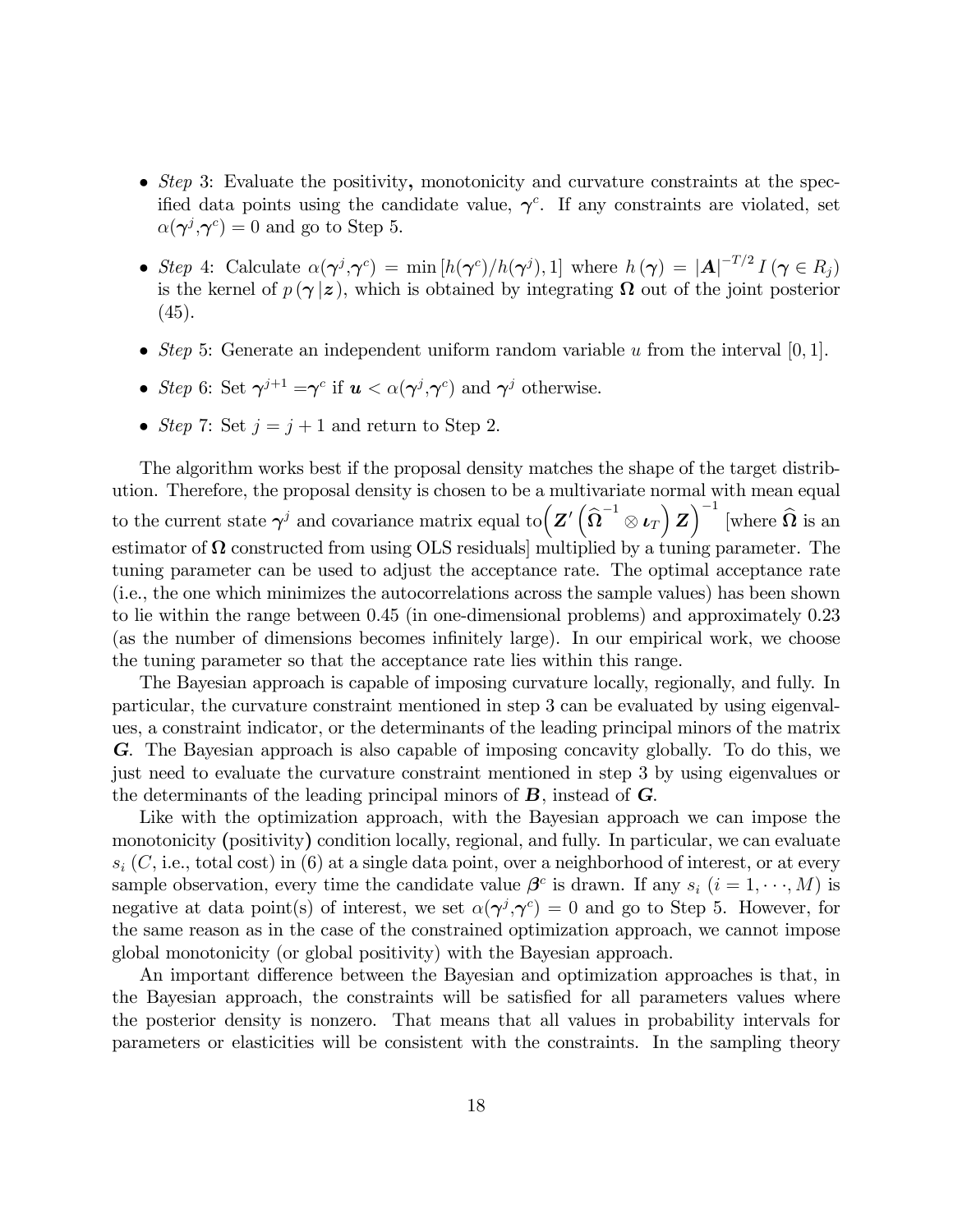approach only the estimates, not necessarily all values within confidence intervals, will satisfy the constraints.

## 5 Application to KLEM Data

### 5.1 Data

We use the Feng and Serletis (2008) annual KLEM (capital, labor, energy, and intermediate materials) data for total manufacturing in the United States over the period from 1953 to 2001, obtained from the website of the U.S. Bureau of Labor Statistics (BLS), at www.bls.gov/data/home.htm. This data set is similar to the Berndt and Wood (1975) classical annual data set for the U.S. manufacturing sector over the period 1947-1971, which has been used in many influential papers in this literature  $\sim$  see, for example, Gallant and Golub (1984), Diewert and Wales (1987), and Terrell (1996). The data consists of price and quantity indices for one output and four inputs (capital, labor, energy, and materials). All the price series have been normalized to one in 1953 and the quantity indices for output, capital, labor, energy, materials, and purchased business services have been obtained by dividing value of production or factor costs by the corresponding normalized price index. It should be noted that we constructed the price and quantity indices for intermediate materials as subaggregates over the two components, materials and purchased business services, using the Fisher ideal index.

### 5.2 Empirical Results

We first use the LSQ command in TSP, which is actually based on the maximum likelihood method, to estimate both the unconstrained translog model and the constrained one with curvature imposed using the Cholesky factorization approach. We then use the TOMLAB/NPSOL tool box with MATLAB for both the unconstrained and the constrained optimization. Since the objective of the optimization method is the log likelihood function, the unconstrained and constrained optimization methods can be also regarded as unconstrained and constrained maximum likelihood (ML) methods. Finally, we use GAUSS for both unconstrained and constrained Bayesian estimation.

#### 5.2.1 Theoretical Regularity Tests

Table 1 summarizes the results from the three different estimation methods (i.e., maximum likelihood estimation using LSQ, optimization, and the Bayesian approach) in terms of parameter estimates, log likelihood values, and theoretical regularity (positivity, monotonicity, and curvature) violations when regularity conditions are not imposed. As can seen from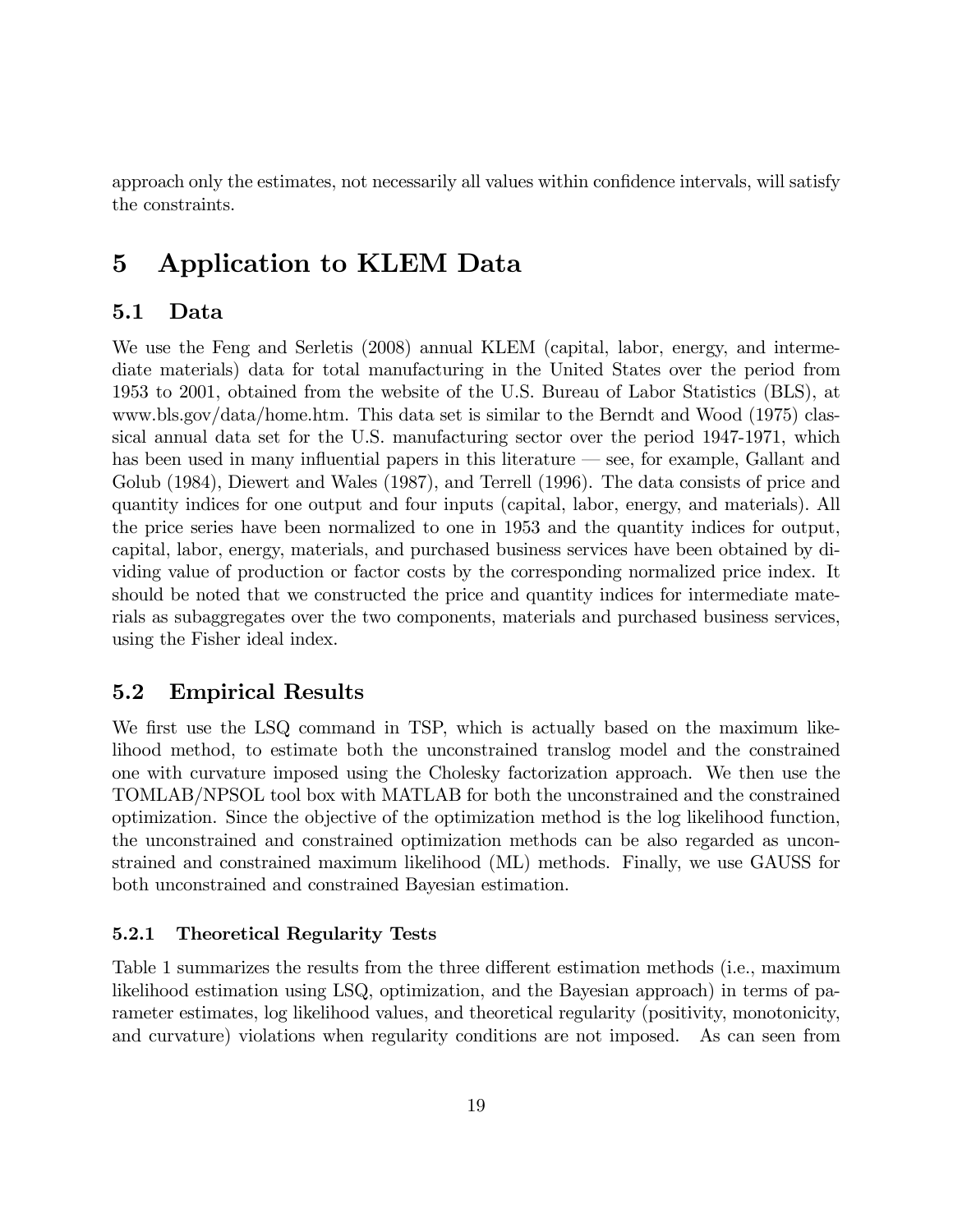the bottom of Table 1, positivity and monotonicity are satisfied at all data points, whereas concavity is violated at all data points.

With regards to the statistical inferences, standard errors are provided for the unconstrained maximum likelihood estimation (using the LSQ command in TSP) and standard deviations of the MCMC samples are provided for the Bayesian method of estimation. As in Gallant and Golub (1984), standard errors are not reported for the unconstrained optimization. Of course, a parametric bootstrap method could be used, as in Gallant and Golub  $(1984)$ , to compute standard errors or confidence intervals for the parameter estimates. This involves the use of Monte Carlo methods to obtain a reliable estimate of the sampling distribution, by generating a large enough sample from the distribution of the constrained estimator.

Clearly, the results in Table 1 indicate that the parameter estimates, log likelihood value, and theoretical regularity violations are identical under the unconstrained maximum likelihood method of estimation (by using the LSQ command in TSP) and the unconstrained optimization. This is not surprising in that the unconstrained optimization is essentially unconstrained maximum likelihood estimation in our particular case, as noted above. Moreover, the parameter estimates from the unconstrained Bayesian estimation are very close to those from maximum likelihood estimation (columns 1 and 2), implying that the results from the Bayesian method are mainly determined by the likelihood function, due to the noninformative prior for  $\gamma$ . It is to be noted that with the maximum likelihood method of estimation (by using the LSQ command in TSP) and unconstrained optimization we evaluate the theoretical regularity conditions using the point estimates of the parameters. With the Bayesian method of estimation, regularity tests are performed by evaluating the posterior means of  $s_i$  and the eigenvalues of  $\boldsymbol{G}$ .

#### 5.2.2 Effectiveness in Imposing Curvature

Because curvature is not satisfied under any of the three methods of estimation, we follow the procedures discussed in Section 4 and impose curvature. In doing so, we make a distinction between 'local concavity imposition' (at a single point in the data), 'regional concavity imposition' (over a neighborhood of data points in the sample), and 'pointwise concavity imposition' (at every data point in the sample). Moreover, given that concavity is a property of conditional inputs satisfying the law of demand, we also impose 'global concavity, occurring at all possible, positive input prices.

Table 2 summarizes the results from the Cholesky factorization approach using maximum likelihood estimation. With this approach we cannot impose regional or pointwise concavity; we can only impose local concavity (at a single point) and global concavity. Regarding local concavity, as noted by Ryan and Wales  $(2000)$ , the ability of locally flexible models to satisfy curvature at sample observations other than the point of reference, depends on the choice of the reference point. Thus, we estimate the model 49 times (a number of times equal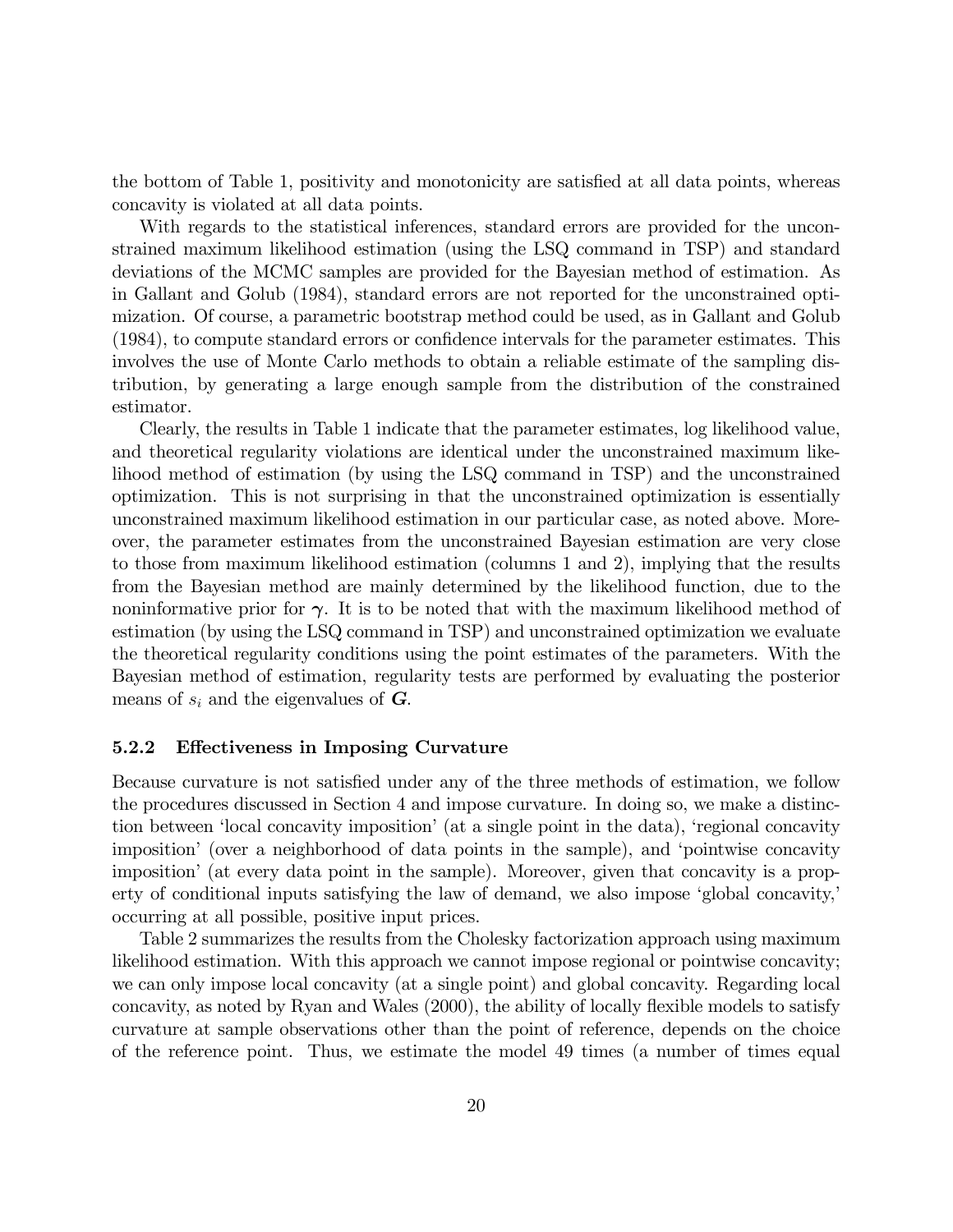to the number of observations) and report results for the best reference point (best in the sense of satisfying the curvature conditions at the largest number of observations). The best reference point is 1970 ( $t = 28$ ). While Ryan and Wales (2000) found that imposing concavity at the mean yields satisfaction of concavity at all points in their data set, our finding in terms of curvature violations when the curvature conditions are imposed locally is disappointing. In particular, imposition of curvature locally (at  $t = 28$ ) simply reduces the number of curvature violations from 49 to 6 (see column 1 of Table 2).

Regarding global concavity, as mentioned earlier the translog will satisfy concavity at all possible, positive input prices, assuming positive shares, if the  $B$  matrix is negative semidefinite. To impose this condition, we exploit the key idea behind the Cholesky factorization approach and set  $\mathbf{B} = -\mathbf{K}\mathbf{K}'$ , where **K** is a lower triangular matrix. After replacing the elements of **B** with those of  $\mathbf{K}$ , (8) is estimated and the elements of **B** are recovered from the restriction  $\mathbf{B} = -\mathbf{K}\mathbf{K}'$ . As can be seen in column 2 of Table 2, imposition of global concavity eliminates all the curvature violations, without inducing positivity or monotonicity violations. We also note that the predominance of zeros for the  $\beta_{ij}$  suggests the translog reduces to a Cobb-Douglas when global concavity is imposed.

In Table 3 we present the results from the constrained optimization approach. With this approach we impose concavity regionally, fully, and globally; we do not impose concavity locally, because we cannot find a point in the data that leads to satisfaction of theoretical regularity at all points in the data set. In imposing concavity regionally, we find that there are more than one regions within the data set that can yield to satisfaction of theoretical regularity at all data points in the data set. However, the log likelihood values are different for these different regions and in column 1 of Table 3 we report results only for the best neighborhood (best in the sense of satisfying the theoretical regularity conditions with the largest log likelihood value), which is data points 16-20. Column 2 reports the results when concavity is imposed fully (that is, at every data point). It is interesting to note here that the imposition of concavity regionally and the imposition of concavity fully result in the same parameter estimates and log likelihood values. This is so, because only the constraints on data points 16-20 are binding, and the constraints on the rest of the data points are slack. Finally, as noted earlier, in imposing concavity globally (in column 3 of Table 3), we maximize the log likelihood function  $(28)$  subject to the eigenvalues of **B** being non-positive (that is, subject to  $\bf{B}$  being negative semidefinite). Clearly, positivity, monotonicity, and curvature are all satisfied at all data points when curvature is imposed regionally, fully, and globally using constrained optimization.

In Table 4 we present the results (together with 90% posterior credible intervals) from constrained Bayesian estimation. We impose concavity at three different levels  $-$  locally, fully, and globally. Columns 1 and 2 report the results when concavity is imposed locally. Again, we report the results for the best point in the data set (best in the sense of satisfying all three theoretical regularity conditions at every data point with the largest log likelihood value). The best data point is  $t = 17$ ; in this case there is no need to impose curvature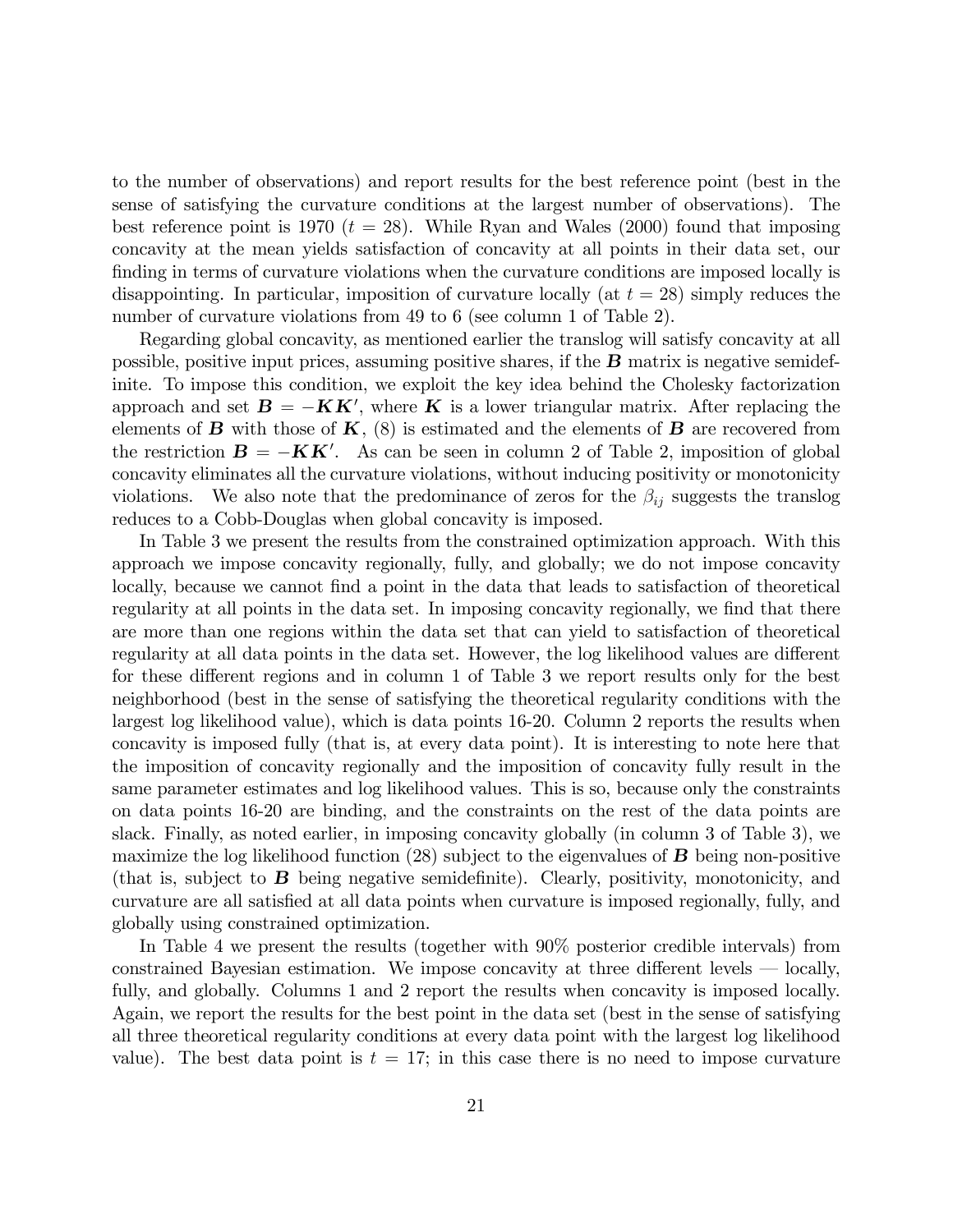regionally. Columns 3 and 4 report the results when concavity is imposed fully (at every data point in the sample). In imposing global concavity with the Bayesian approach (see columns 5 and 6), we still need  $\bf{B}$  to be negative semidefinite. In particular, we evaluate the eigenvalues of **B** every time the candidate value  $\gamma^c$  is drawn using the Metropolis Hastings algorithm, discussed earlier in Section 4. If any of the eigenvalues of **B** obtained from  $\gamma^c$ are positive, we set  $\alpha(\gamma^j, \gamma^c) = 0$  and go to Step 5. It is clear that theoretical regularity is satisfied at all data points when concavity is imposed locally, fully, and globally, using Bayesian methods.

#### 5.2.3 The Effect on Flexibility

The imposition of the theoretical regularity restrictions almost always compromises the flexibility of functional forms. Thus, an ideal method will be one that can guarantee inference consistent with theory, but without compromising much of the flexibility of the functional form. In this section, we evaluate the effectiveness in maintaining flexibility by examining the effect of the imposition of concavity on the estimated parameters and price elasticities.

A preliminary examination of the effects of the imposition of concavity on the flexibility of the functional form can be achieved by comparing the log likelihood values in Tables 1-4. In the case, for example, of LSQ estimation and imposition of the curvature restrictions using reparameterization based on the Cholesky factorization approach, the log likelihood value decreases from 713.484 in the unrestricted case to 561.627 when curvature is imposed globally; the large decline in the log likelihood values when curvature is imposed locally is due to the normalization of the input prices and output at a different data point rather than the imposition of local curvature. The large effect of imposition of global curvature can also be seen from the large changes in the estimated parameters. In particular, the elements of the matrix  $\bf{B}$  are forced to be close to zero by the imposition of global curvature. As with the LSQ method of estimation, the imposition of global concavity using constrained optimization and the Bayesian approach also has large effects on the value of the log likelihood function and the estimated parameters, forcing the elements of  $\bf{B}$  to be close to zero. Thus, as far as log likelihood values and changes in estimated parameters are concerned, the imposition of local, regional, or pointwise concavity using constrained optimization or Bayesian methods is the preferred approach, due to the small loss of flexibility of the functional form.

Further insight regarding the effects of imposing theoretical regularity on the flexibility of the functional from can be gained by examining the effect on the estimates of the price elasticities. These elasticities, calculated as

$$
\eta_{ij} = \frac{\beta_{ij}}{s_i} + s_j - \delta_{ij},\tag{48}
$$

where  $\delta_{ij}$  is defined as in (9), are reported in Table 5 for 1953 (the beginning of the sample period) and in Table 6 for 2001 (the last year of the sample period).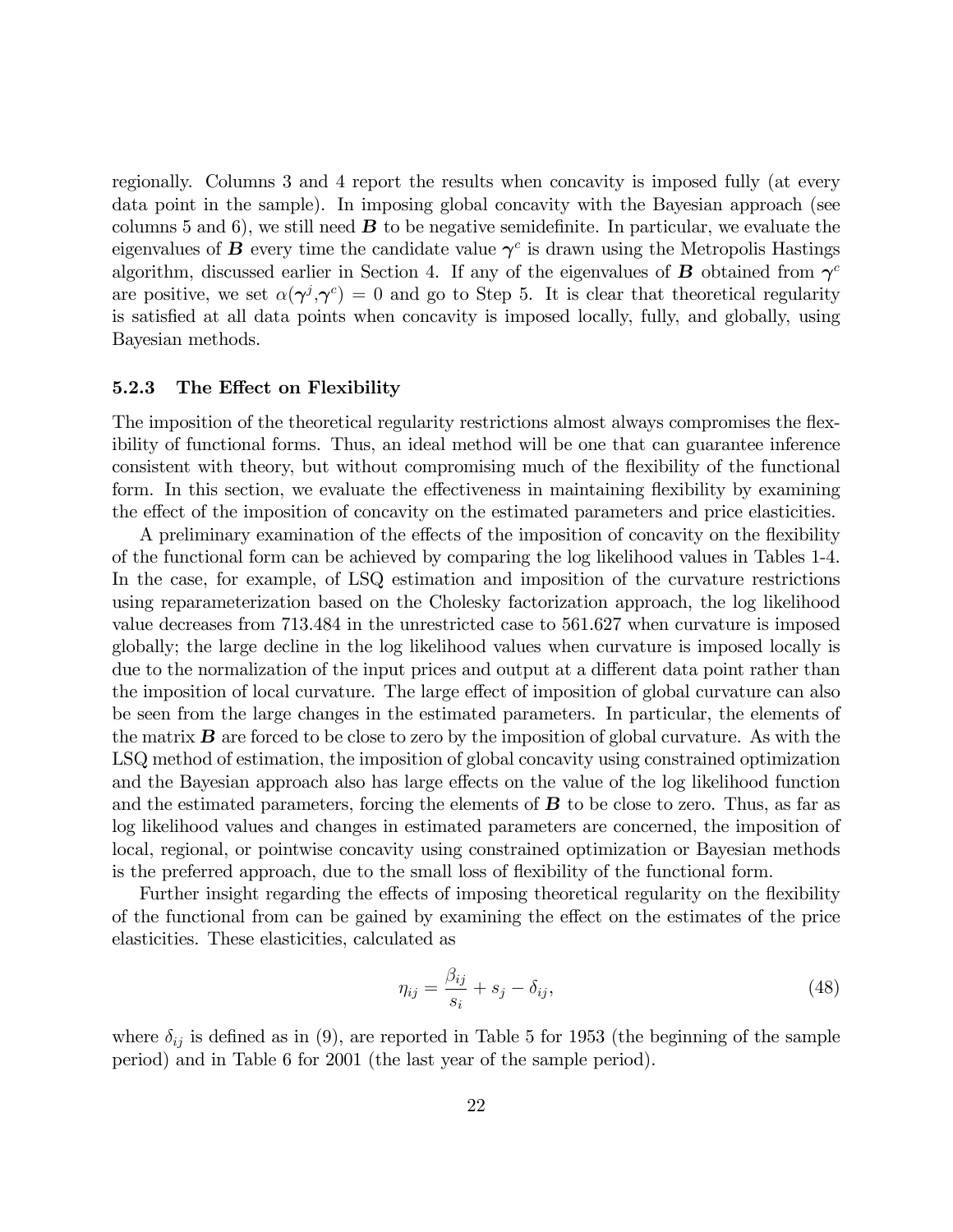When curvature is imposed locally, regionally, or fully, using optimization and the Bayesian approach, all input price elasticities are reasonably close to those under the unrestricted case. For example, the four own price elasticities,  $\eta_{11}$ ,  $\eta_{22}$ ,  $\eta_{33}$ , and  $\eta_{44}$ , obtained from the optimization approach at the last year of the sample period (see Table 6) have changed from  $-0.214, 0.022, -0.481,$  and  $-0.090$  in the unrestricted case to  $-0.215, -0.068, -0.591,$  and  $-0.154$ , respectively, when concavity is imposed regionally at data points 16-20 or fully (at all data points). This is consistent with the small reduction in the log likelihood value from 713.484 in the unconstrained optimization (see Table 1) to 706.769 when curvature is imposed regionally or fully (see Table 3). When, however, curvature is imposed globally, the own-price elasticities become much larger in absolute value; this is true for all methods of estimation  $\sim$  LSQ, optimization, and the Bayesian method. For example, under the optimization approach,  $\eta_{11}$ ,  $\eta_{22}$ ,  $\eta_{33}$ , and  $\eta_{44}$  change to  $-0.821$ ,  $-0.618$ ,  $-0.965$ , and  $-0.596$ , respectively, when global concavity is imposed. In other words, **G** (or **G**) is made too negative semidefinite by the imposition of global concavity.

The effect on the price elasticity estimates of the imposition of concavity can also be seen from the marginal posterior pdfs for the price elasticities under the Bayesian method of estimation. In Figure 1, for example, we show the marginal posterior pdfs for  $\eta_{22}$  under unrestricted Bayesian estimation as well as for the cases when curvature is imposed locally (at  $t = 17$ ), fully (at every point), and globally (at every possible, positive input price). Clearly, the imposition of local concavity shifts the posterior mean of  $\eta_{22}$  to the left from a positive value  $(0.014)$  to a small negative value of  $-0.076$ . The imposition of pointwise concavity further shifts the posterior mean of  $\eta_{22}$  to the left to a negative value with a slightly larger magnitude of  $-0.099$ . However, the posterior mean of  $\eta_{22}$  is shifted too much to the left to  $-0.661$ , when global concavity is imposed. In other words, the sensitivity of the demand for capital to its own price is exaggerated when global concavity is imposed.

Moreover, for all three methods — Cholesky factorization, optimization, and the Bayesian methodology  $\sim$  the imposition of global concavity rules out most possibilities of a complementarity relationship among the inputs. The imposition, however, of local, regional, or pointwise concavity preserves most of the substitutability/complementarity relationships among the inputs relative to the unconstrained model. In particular, all cross-price elasticities (except  $\eta_{34}$ ) are positive under both optimization and Bayesian estimation when global concavity is imposed, meaning that no pairs of inputs (except energy and materials) are complements. This can be seen by examining equation (48). As already noted, when global concavity is imposed, the elements of  $\bf{B}$  are forced to be close to zero, which in turn reduces equation (48) to

### $\sigma_{ij} \approx s_j$

since  $\delta_{ij}$  is also zero when  $i \neq j$ . Since  $s_j$  (the cost share for input j) is always positive (when monotonicity holds),  $\sigma_{ij}$  will also be positive in most cases, meaning most pairs of inputs are forced to be substitutes to each other when global concavity is imposed. In contrast,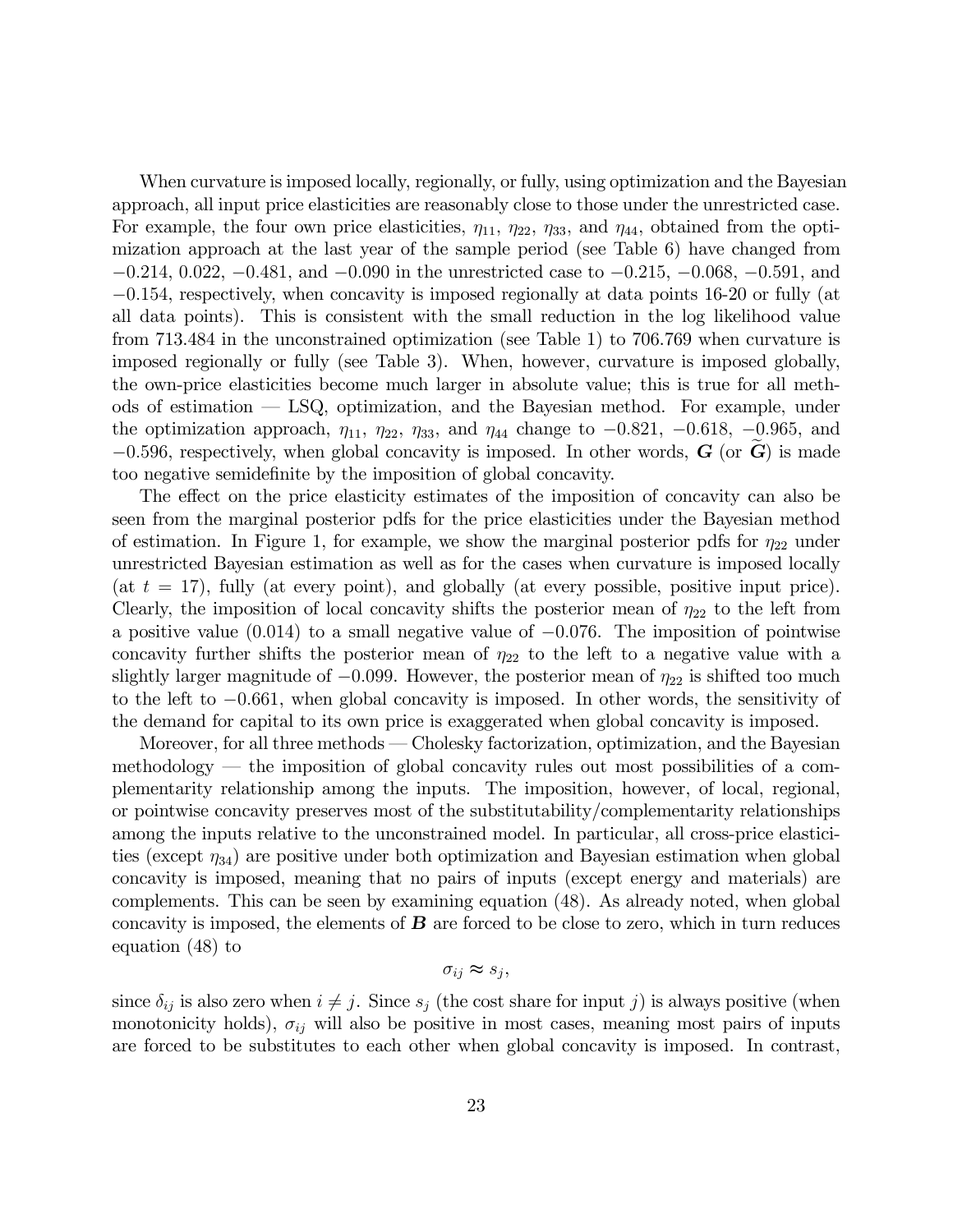out of the twelve cross price elasticities, only four change signs by the imposition of local, regional, or pointwise concavity, under either optimization or Bayesian estimation  $-$  those being  $\eta_{23}$ ,  $\eta_{24}$ ,  $\eta_{32}$ , and  $\eta_{42}$ . Hence, the imposition of local, regional, or pointwise concavity in addition to assuring theoretical regularity at every data point, it also preserves the substitutability/complementarity relationships among the inputs relative to the unrestricted model.

## 6 Conclusion

Most published studies that use flexible functional forms have ignored the theoretical regularity conditions implied by microeconomic theories. Moreover, even a few studies have checked and/or imposed regularity conditions, most of them equate curvature alone with regularity, thus ignoring or minimizing the importance of monotonicity. We argue that without satisfaction of all three theoretical regularity conditions (positivity, monotonicity, and curvature), the resulting inferences are questionable, since violations of regularity conditions invalidate the duality theory on which economic functions are based. We believe that unless regularity is attained by luck, flexible functional forms should always be estimated subject to regularity.

In this paper we provide an empirical comparison of three different methods of imposing theoretical regularity on flexible cost functions  $-$  Cholesky factorization, constrained optimization, and Bayesian methodology. In doing so, we chose the translog cost function, due to its widespread applications in both the traditional factor demand system literature and the more recent firm efficiency literature.

With the Cholesky factorization approach, regularity conditions are imposed through the decomposition of a symmetric, positive (or negative) definite matrix, expressed in terms of parameters only, into the product of a lower triangular matrix and its conjugate transpose. If a regularity condition can not reduce to a symmetric, positive (or negative) definite matrix, expressed in terms of parameters only, this approach will be useless. In the case of translog cost function, this approach is capable of imposing local (at a single point) and global (at all possible, positive input prices) curvature, as well as local positivity and monotonicity. However, it is incapable of imposing regional (at a set of data points) or pointwise (at every sample observation) curvature. In addition, it is also incapable of imposing regional, pointwise, or global positivity and monotonicity. This is because the imposition of these regularity conditions not only involves the manipulations of parameter space, but also involves the manipulations of data space, which is impossible with this approach.

With the constrained optimization approach, the imposition of theoretical regularity conditions (positivity, monotonicity and curvature) involves specifying an objective function and some inequality constraints corresponding to the monotonicity and curvature restrictions. More specifically, with this approach, regularity conditions are imposed by maximizing (or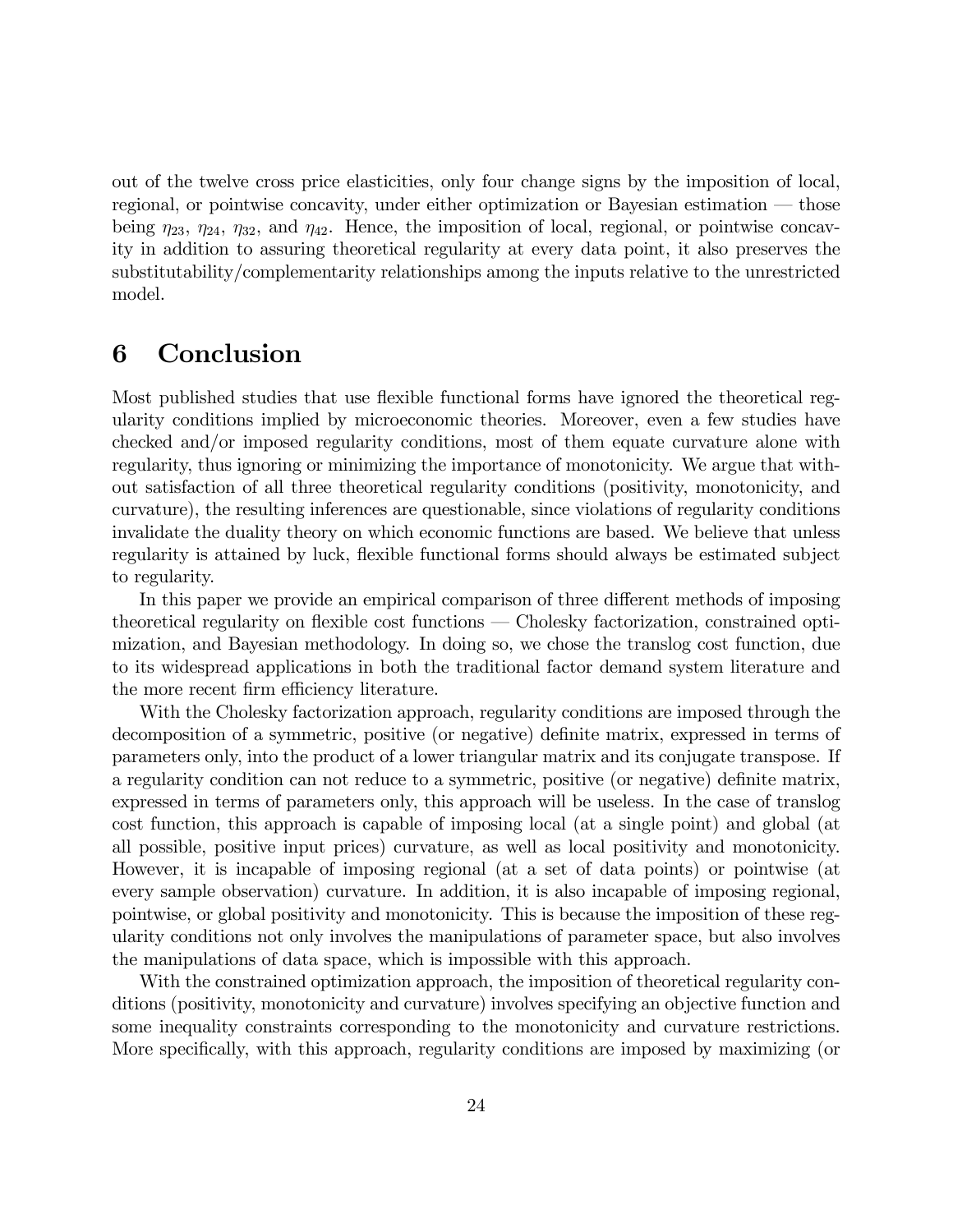minimizing) the value of the objective function within the parameter space defined by the constraints. This approach is workable as long as the inequality constraints can be explicitly specified. In the case of translog cost function, this approach is capable of imposing local, regional, pointwise, and global curvature, as well as local, regional, and pointwise positivity and monotonicity. However, with this approach, we can not impose global positivity and monotonicity, since these regularity conditions can not be explicitly specified. It should be noted that a limitation associated with this approach is that statistical inferences usually can not be obtained directly, and one thus has to resort to resampling methods (e.g., bootrap methods) to obtain them.

As for the Bayesian approach, a Metropolis-Hastings algorithm is used within the Gibbs sampler to impose theoretical regularity conditions and simulate observations from truncated pdfs. Like the constrained optimization approach, this approach is workable as long as the inequality constraints can be explicitly specified. In the case of translog cost function, this approach is capable of imposing local, regional, pointwise, and global curvature, as well as local, regional, and pointwise positivity and monotonicity. However, for the same reason as in the case of the constrained optimization approach, we can not impose global positivity and monotonicity with this approach. Compared with the constrained optimization approach, the Bayesian approach has one major advantage, that is, it is easy to obtain statistical inferences for the parameters and any measures (e.g., elasticities and productivity measures) which can be expressed as a function of the parameters.

We applied the above three methods to the annual KLEM (capital, labor, energy, and intermediate materials) data for total manufacturing in the United States over the period from 1953 to 2001. We find that positivity and monotonicity are satisfied automatically. As for the imposition of curvature conditions, we find that while the Cholesky factorization approach can successfully impose curvature at the reference point, it does not guarantee curvature satisfaction at every sample observation. For the case of the constrained optimization approach, the imposition of local curvature does not assure theoretical regularity at every sample observation too; however, the imposition of regional or pointwise curvature leads to the satisfaction of curvature conditions at every sample observation without significant loss of áexibility. As for the Bayesian approach, the imposition of local, regional, and pointwise curvature leads to the satisfaction of curvature conditions at every sample observation without significant loss of flexibility. Finally, we find that the imposition of global curvature, irrespective of the method of imposition, forces the elements of the B matrix to be close to zero, because the translog reduces to a Cobb-Douglas when global concavity is imposed. A consequence of the imposition of global curvature is that it rules out most possibilities of a complementarity relationship among the inputs. Given the trade-off between theoretical regularity and functional flexibility, we thus argue in favor of an intermediate case  $-$  that of pointwise regularity (regularity at all observed data points) in that it can always guarantee the satisfaction of theoretical regularity by using the constrained optimization approach or the Bayesian approach.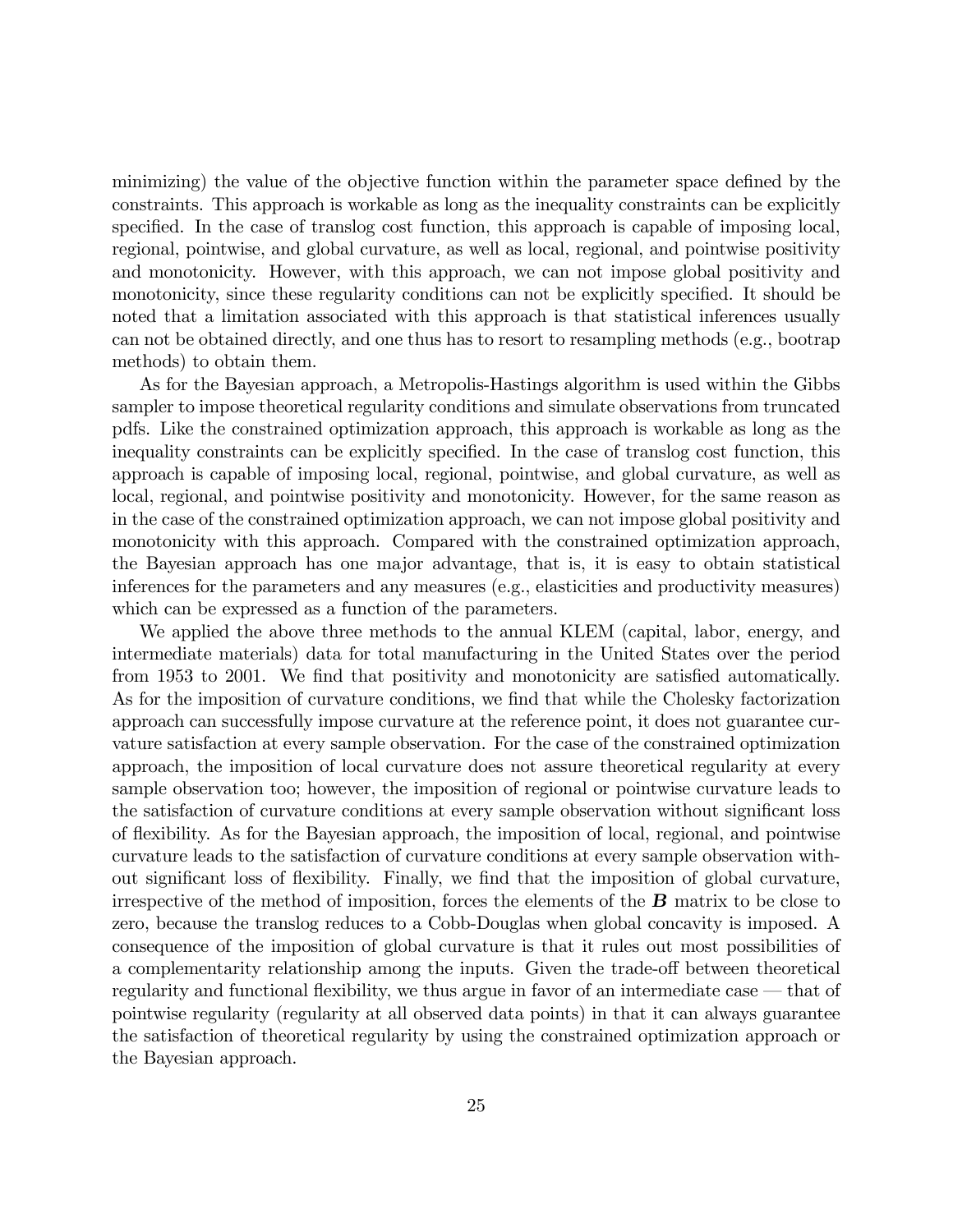## References

- [1] Barnett, W.A. "Tastes and Technology: Curvature is not Sufficient for Regularity." Journal of Econometrics 108 (2002), 199-202.
- [2] Barnett, W.A. and Meenakshi Pasupathy. "Regularity of the Generalized Quadratic Production Model: A Counterexample." Econometric Reviews 22 (2003), 135-154.
- [3] Barnett, W.A., J. Geweke, and M. Wolfe. "Semi-nonparametric Bayesian Estimation of the Asymptotically Ideal Production Model." *Journal of Econometrics* 49 (1991), 5-50.
- [4] Barten, A.P. "Maximum Likelihood Estimation of a Complete System of Demand Equations." European Economic Review 1 (1969),  $7-73$ .
- [5] Berndt, E.R. and D.O. Wood. "Technology and the Derived Demand for Energy."  $Re$ view of Economic and Statistics 57 (1975), 259-268.
- [6] Chib, S. and E. Greenberg. "Understanding the Metropolis-Hastings Algorithm." The American Statistician 49 (1995), 327-335.
- [7] Chib, S. and E. Greenberg. "Markov Chain Monte Carlo Simulation Methods in Econometrics." *Econometric Theory* 12 (1996), 409–431.
- [8] Christensen, L.R., D.W. Jorgenson, and L.J. Lau. "Transcendental Logarithmic Utility Functions." American Economic Review 65 (1975), 367-383.
- [9] Diewert, W.E. "An Application of the Shephard Duality Theorem: A Generalized Leontief Production Function." Journal of Political Economy 79 (1971), 481-507.
- [10] Diewert, W.E. "The Duality Approach to Microeconomic Theory." In Kenneth J. Arrow and Michael D. Intriligator (eds). Handbook of Mathematical Economics Vol. 2, Amsterdam: North Holland  $(1982)$ , pp. 535–599.
- [11] Diewert, W.E. and T.J. Wales. "Flexible Functional Forms and Global Curvature Conditions."  $Econometrica 55 (1987), 43-68.$
- [12] Feng, G. and A. Serletis. "Productivity Trends in U.S. Manufacturing: Evidence from the NQ and AIM Cost Functions." Journal of Econometrics 142 (2008), 281-311.
- [13] Gallant, A.R. "Unbiased Determination of Production Technology." Journal of Econometrics 20 (1982), 285-323.
- [14] Gallant, A.R. and G. Golub. "Imposing Curvature Restrictions on Flexible Functional Forms." Journal of Econometrics 26 (1984), 295-321.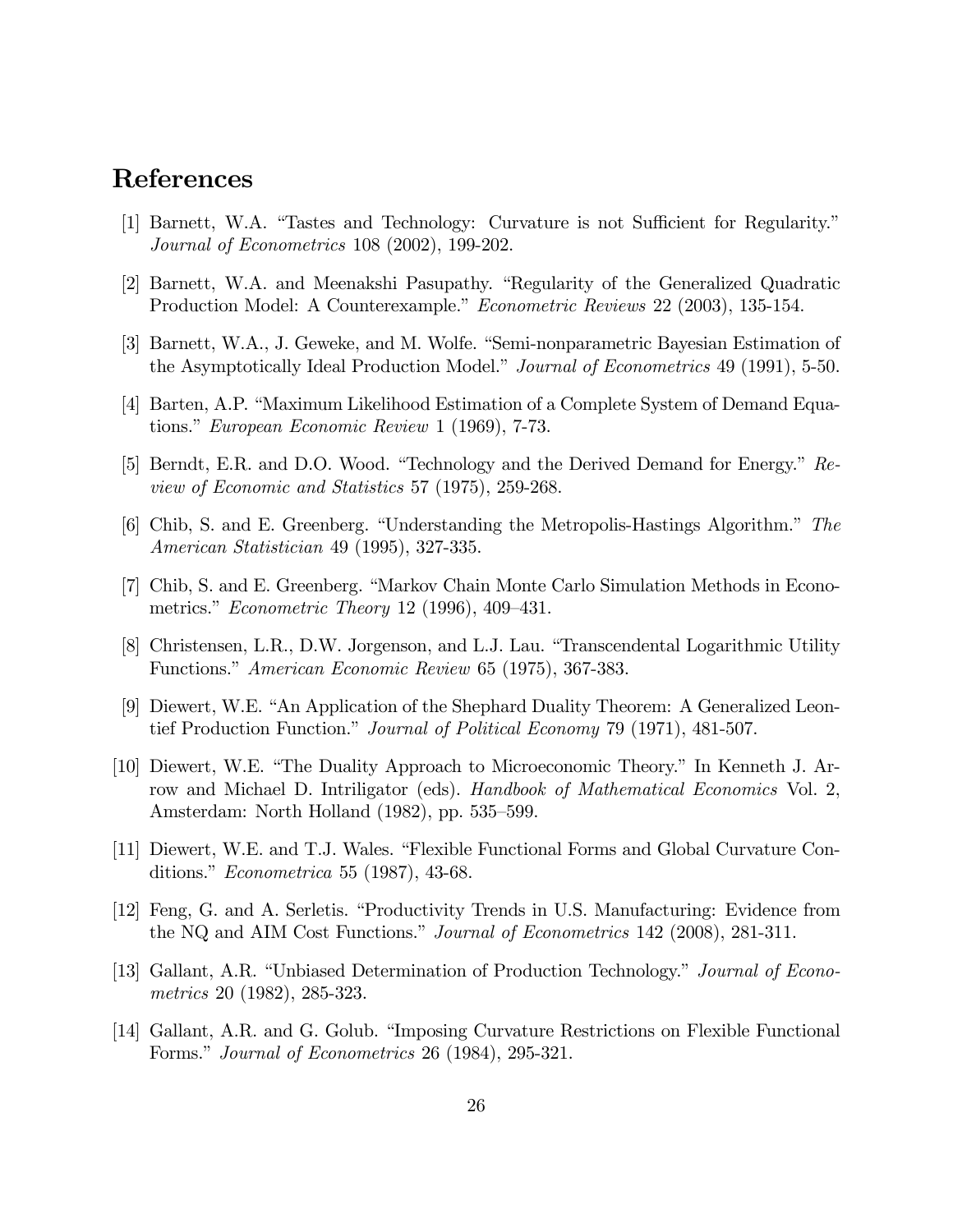- [15] Geman, S. and D. Geman. "Stochastic Relaxation, Gibbs Distributions and the Bayesian Restoration of Images." IEEE Transactions on Pattern Analysis and Machine Intelligence 12 (1984), 609-628.
- [16] Griffiths, W.E., C.J. O'Donnell, and A. Tan Cruz. "Imposing Regularity Conditions on a System of Cost and Cost-Share Equations: A Bayesian Approach." Australian Journal of Agricultural and Resource Economics 44 (2000), 107-127.
- [17] Hastings, W.K. "Monte Carlo Sampling Methods Using Markov Chains and Their Applications." *Biometrica* 57 (1970), 97-109.
- [18] Koop, G., J. Osiewalski, and M. Steel. "Bayesian Efficiency Analysis through Individual Effects: Hospital Cost Frontiers." Journal of Econometrics 76 (1997), 77-105.
- [19] Lau, L.J. "Testing and Imposing Monotonicity, Convexity, and Quasiconcavity," in M. Fuss and D. McFadden (eds.), Production Economics, A Dual Approach to Theory and Applications, Vol(1978), Amsterdam: North-Holland, 409-453.
- [20] Metropolis, N., A.W. Rosenbluth, M.N. Rosenbluth, A.H. Teller, and E. Teller. "Equations of State Calculations by Fast Computing Machines" Journal of Chemical Physics 21 (1953), 1087-1092.
- [21] Morey, E.R. "An Introduction to Checking, Testing, and Imposing Curvature Properties: The True Function and the Estimated Function." Canadian Journal of Economics 19 (1986), 207-235.
- [22] Ryan, D.L. and T.J. Wales. "Imposing Local Concavity in the Translog and Generalized Leontief Cost Functions." Economics Letters 67 (2000), 253-260.
- [23] Serletis, A. and A. Shahmoradi. "Semi-Nonparametric Estimates of the Demand for Money in the United States." Macroeconomic Dynamics 9 (2005), 542-559.
- [24] Serletis, A. and A. Shahmoradi. "Flexible Functional Forms, Curvature Conditions, and the Demand for Assets." Macroeconomic Dynamics 11 (2007), 455-486.
- [25] Sickles, R.C. "A Nonlinear Multivariate Error Components Analysis of Technology and Specific Factor Productivity Growth with an Application to the U.S. Airlines.<sup>n</sup> Journal of Econometrics 27 (1985), 61-78.
- [26] Terrell, D. "Incorporating Monotonicity and Concavity Conditions in Flexible Functional Forms." Journal of Applied Econometrics 11 (1996), 179-194.
- [27] Tierney, L. "Markov Chains for Exploring Posterior Distributions (with discussion)" Annals of Statistics 22 (1994), 1701-1762.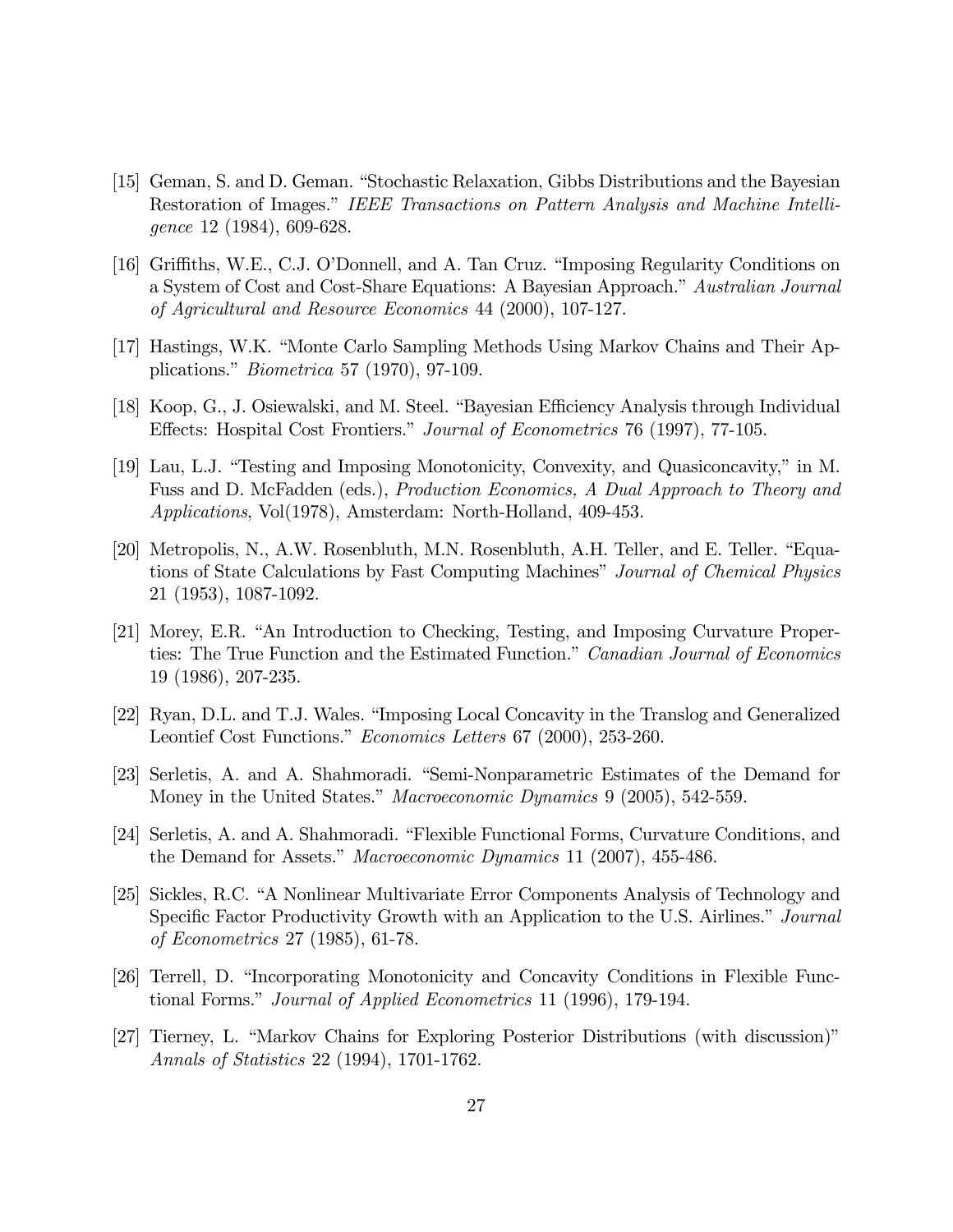- [28] Wiley, D.E., W.H. Schmidt, and W.J. Bramble. "Studies of a Class of Covariance Structure Models." Journal of the American Statistical Association 68 (1973), 317-323.
- [29] Zellner, A. "The Bayesian Method of Moments (BMOM): Theory and Applications." In T. Fomby and R. Hill (eds.), Advances in Econometrics, Vol. 12 (1997), pp. 85-105. Greenwich, CT: JAI Press.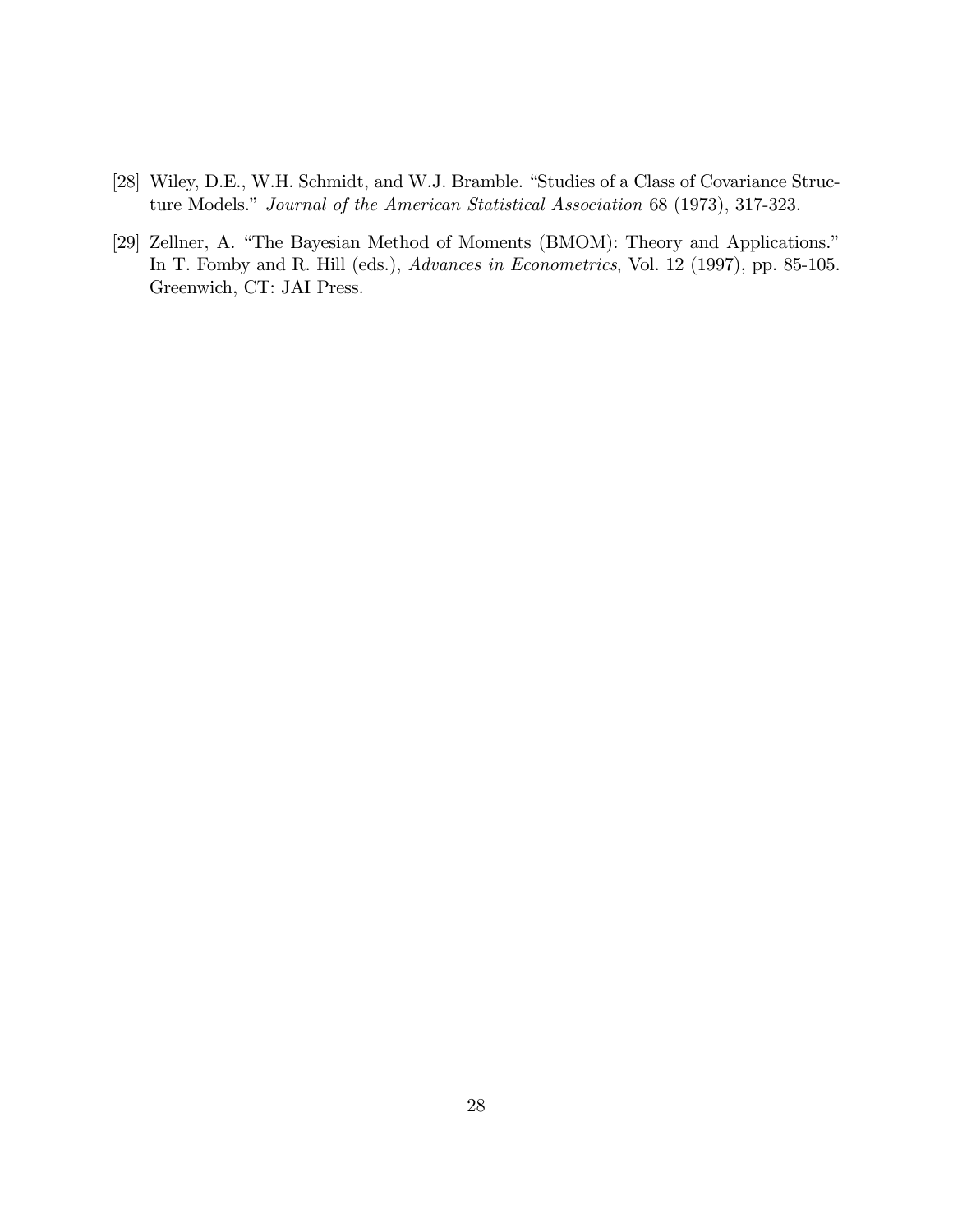#### Parameter Estimates From The Unconstrained Model

|                           | Estimation method  |                |                    |                    |                           |  |  |  |
|---------------------------|--------------------|----------------|--------------------|--------------------|---------------------------|--|--|--|
| Parameter                 | LSQ                |                | Optimization       | Bayesian           |                           |  |  |  |
|                           | Parameter Estimate | Standard Error | Parameter Estimate | Parameter Estimate | <b>Standard Deviation</b> |  |  |  |
|                           |                    |                |                    |                    |                           |  |  |  |
| $\beta_0$                 | $-0.051$           | (0.014)        | $-0.051$           | $-0.049$           | (0.018)                   |  |  |  |
| $\beta_1$                 | 0.164              | (0.001)        | 0.164              | 0.164              | (0.002)                   |  |  |  |
| $\beta_2$                 | 0.458              | (0.003)        | 0.458              | 0.458              | (0.004)                   |  |  |  |
| $\beta_3$                 | 0.027              | (0.001)        | 0.027              | 0.027              | (0.001)                   |  |  |  |
| $\beta_{11}$              | 0.106              | (0.004)        | 0.106              | 0.106              | (0.004)                   |  |  |  |
| $\boldsymbol{\beta}_{12}$ | $-0.055$           | (0.007)        | $-0.055$           | $-0.055$           | (0.008)                   |  |  |  |
| $\beta_{13}$              | $-0.010$           | (0.002)        | $-0.010$           | $-0.010$           | (0.002)                   |  |  |  |
| $\beta_{22}$              | 0.248              | (0.019)        | 0.247              | 0.244              | (0.024)                   |  |  |  |
| $\beta_{23}$              | $-0.018$           | (0.004)        | $-0.018$           | $-0.018$           | (0.006)                   |  |  |  |
| $\beta_{33}$              | 0.017              | (0.002)        | 0.017              | 0.017              | (0.002)                   |  |  |  |
| $\beta_{1t}$              | 0.002              | (0.000)        | 0.002              | 0.002              | (0.000)                   |  |  |  |
| $\beta_{2t}$              | $-0.007$           | (0.000)        | $-0.007$           | $-0.007$           | (0.001)                   |  |  |  |
| $\beta_{3t}$              | 0.000              | (0.000)        | 0.000              | 0.000              | (0.000)                   |  |  |  |
| $\boldsymbol{\beta}_t$    | $-0.003$           | (0.006)        | $-0.003$           | $-0.003$           | (0.002)                   |  |  |  |
| $\beta_{tt}$              | $-0.000$           | (0.000)        | $-0.000$           | $-0.000$           | (0.000)                   |  |  |  |
|                           |                    |                |                    |                    |                           |  |  |  |
|                           |                    |                |                    |                    |                           |  |  |  |
| Log likelihood value      | 713.484            |                | 713.484            | 713.451            |                           |  |  |  |
| Positivity violations     | 0                  |                | $\theta$           | $\overline{0}$     |                           |  |  |  |
| Monotonicity violations   |                    |                | $\theta$           | $\theta$           |                           |  |  |  |
| Curvature violations      | 49                 |                | 49                 | 49                 |                           |  |  |  |
|                           |                    |                |                    |                    |                           |  |  |  |

Notes: Sample period, annual data 1953-2001 ( $T = 49$ ). Standard errors are in parentheses.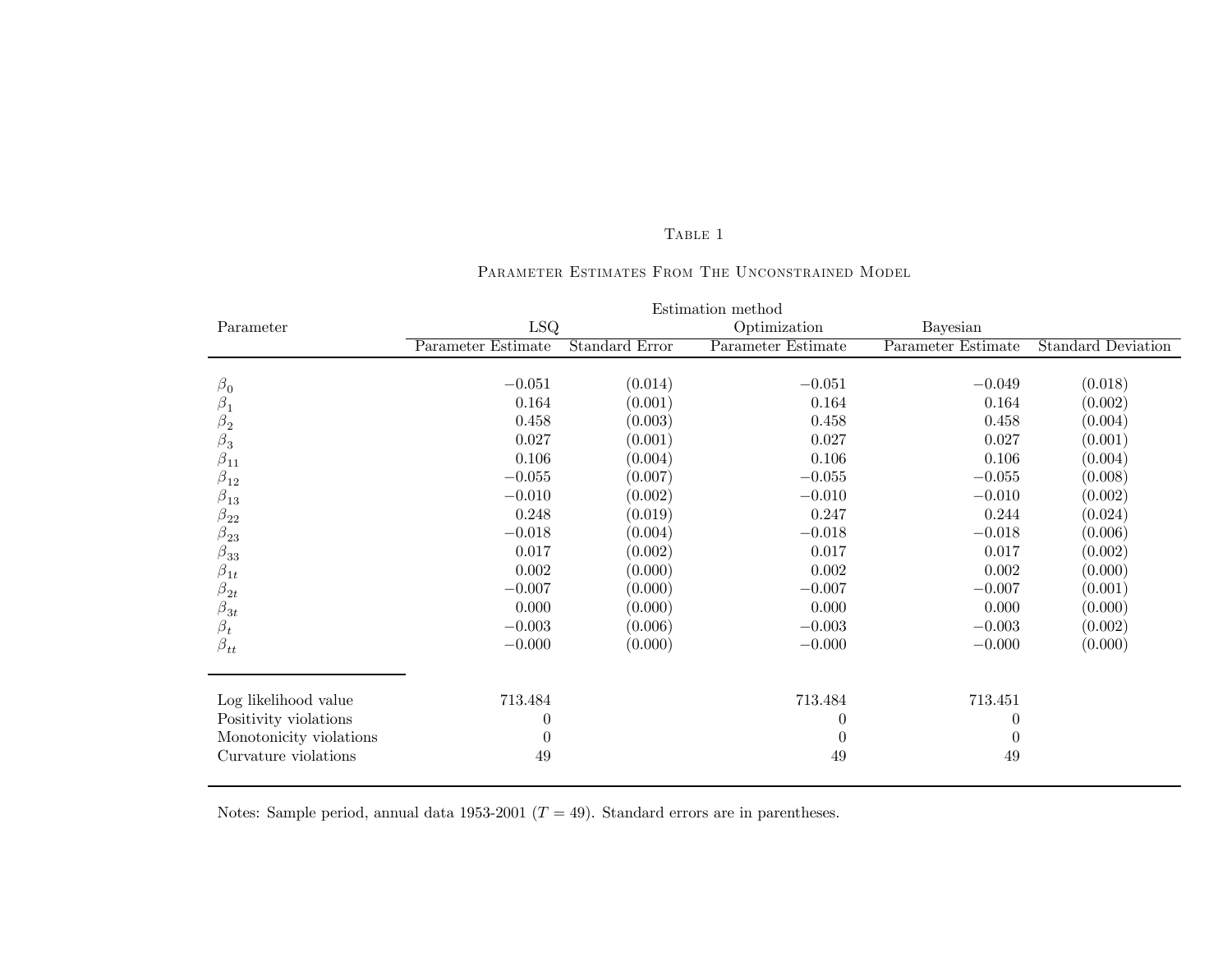### Parameter Estimates from Constrained LSQ

|                         | Curvature imposed     |                 |  |  |
|-------------------------|-----------------------|-----------------|--|--|
| Parameter               | (locally) at $t = 28$ | globally        |  |  |
|                         |                       |                 |  |  |
| $\beta_0$               | 1.327(0.007)          | $-0.002(0.013)$ |  |  |
| $\beta_1$               | 0.260(0.002)          | 0.170(0.006)    |  |  |
| $\beta_2$               | 0.259(0.002)          | 0.477(0.007)    |  |  |
| $\beta_3$               | 0.228(0.004)          | 0.013(0.002)    |  |  |
| $\beta_{11}$            | 0.169(0.001)          | $-0.000(0.000)$ |  |  |
| $\beta_{12}$            | $-0.071(0.005)$       | 0.000(0.025)    |  |  |
| $\beta_{13}$            | $-0.033(0.006)$       | 0.000(0.110)    |  |  |
| $\beta_{22}$            | 0.178(0.002)          | $-0.000(0.249)$ |  |  |
| $\beta_{23}$            | $-0.057(0.004)$       | $-0.000(0.612)$ |  |  |
| $\beta_{33}$            | 0.091(0.014)          | $-0.024(0.745)$ |  |  |
| $\beta_{1t}$            | 0.003(0.000)          | 0.000(0.000)    |  |  |
| $\beta_{2t}$            | $-0.005(0.000)$       | $-0.002(0.002)$ |  |  |
| $\beta_{3t}$            | 0.001(0.000)          | 0.001(0.001)    |  |  |
| $\beta_t$               | $-0.007(0.000)$       | $-0.008(0.008)$ |  |  |
| $\beta_{tt}$            | $-0.000(0.000)$       | $-0.000(0.000)$ |  |  |
|                         |                       |                 |  |  |
|                         |                       |                 |  |  |
| Log likelihood value    | 627.518               | 561.627         |  |  |
| Positivity violations   | $\theta$              | $\theta$        |  |  |
| Monotonicity violations | $\theta$              | 0               |  |  |
| Curvature violations    | 6                     | $\theta$        |  |  |
|                         |                       |                 |  |  |

Notes: Sample period, annual data 1953-2001 ( $T = 49$ ). Standard errors are in parentheses.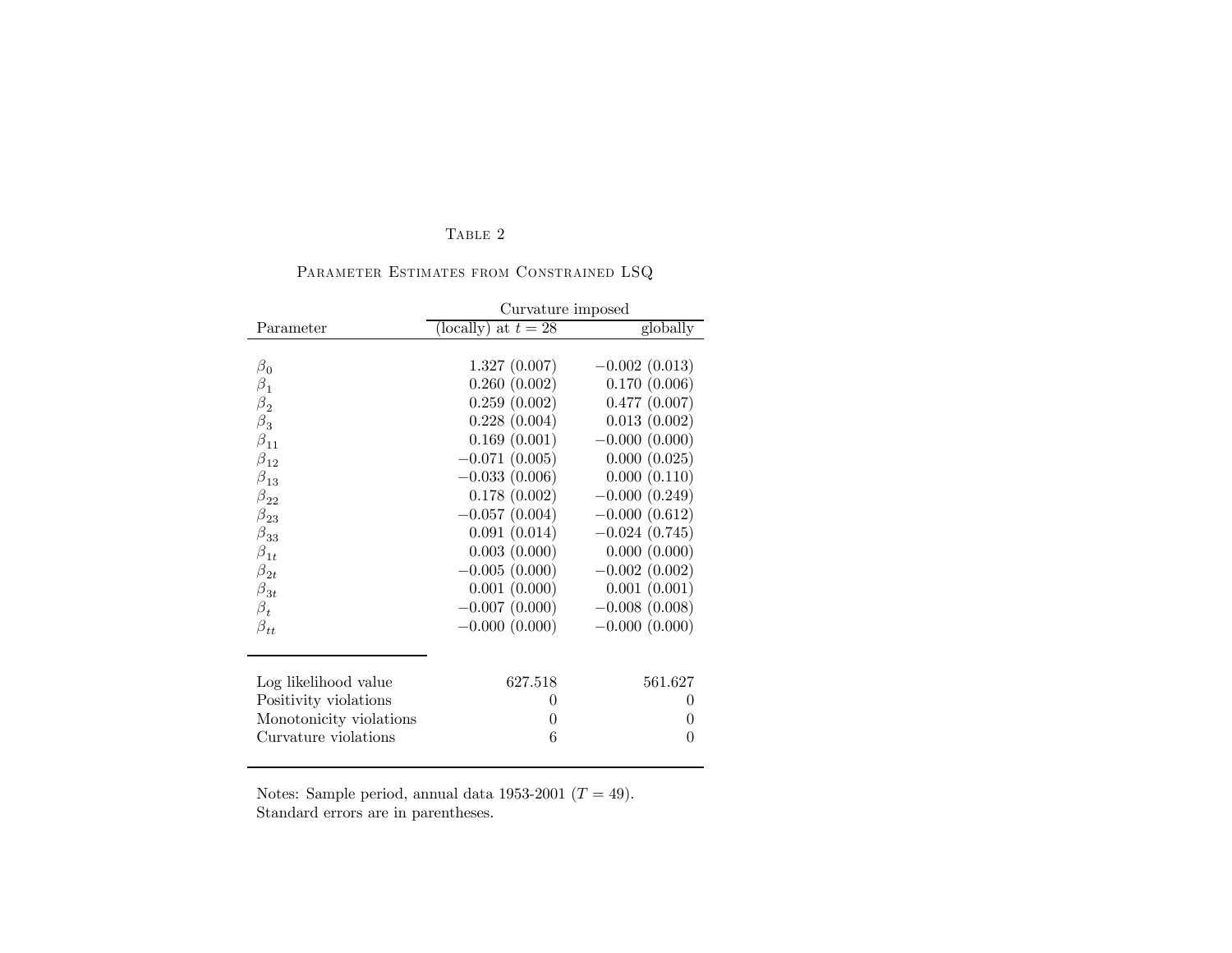|                         | Curvature imposed |                     |                  |  |  |  |  |
|-------------------------|-------------------|---------------------|------------------|--|--|--|--|
| Parameter               | at $t = 16-20$    | at every data point | $g$ lobally      |  |  |  |  |
|                         |                   |                     |                  |  |  |  |  |
| $\beta_0$               | $-0.042$          | $-0.042$            | $-0.004$         |  |  |  |  |
| $\beta_1$               | 0.163             | 0.163               | 0.170            |  |  |  |  |
| $\beta_2$               | 0.463             | 0.463               | 0.478            |  |  |  |  |
| $\beta_3$               | 0.025             | 0.025               | 0.020            |  |  |  |  |
| $\beta_{11}$            | $-0.004$          | $-0.004$            | $-0.008$         |  |  |  |  |
| $\beta_{12}$            | 0.105             | 0.105               | 0.000            |  |  |  |  |
| $\beta_{13}$            | $-0.055$          | $-0.055$            | 0.000            |  |  |  |  |
| $\beta_{22}$            | $-0.012$          | $-0.012$            | 0.000            |  |  |  |  |
| $\beta_{23}$            | 0.211             | 0.211               | 0.000            |  |  |  |  |
| $\beta_{33}$            | $-0.009$          | $-0.009$            | $-0.000$         |  |  |  |  |
| $\beta_{1t}$            | 0.013             | 0.013               | 0.000            |  |  |  |  |
| $\beta_{2t}$            | 0.002             | 0.002               | 0.000            |  |  |  |  |
| $\beta_{3t}$            | $-0.007$          | $-0.007$            | $-0.002$         |  |  |  |  |
| $\beta_t$               | 0.000             | 0.000               | 0.000            |  |  |  |  |
| $\beta_{tt}$            | $-0.000$          | $-0.000$            | $-0.000$         |  |  |  |  |
| Log likelihood value    | 706.769           | 706.769             | 588.589          |  |  |  |  |
| Positivity violations   | $\boldsymbol{0}$  | $\theta$            | $\theta$         |  |  |  |  |
| Monotonicity violations | $\theta$          | $\boldsymbol{0}$    | $\boldsymbol{0}$ |  |  |  |  |
| Curvature violations    | $\overline{0}$    | $\boldsymbol{0}$    | $\overline{0}$   |  |  |  |  |

#### Parameter Estimates from Constrained Optimization

Notes: Sample period, annual data 1953-2001 ( $T = 49$ ). Standard errors are in parentheses.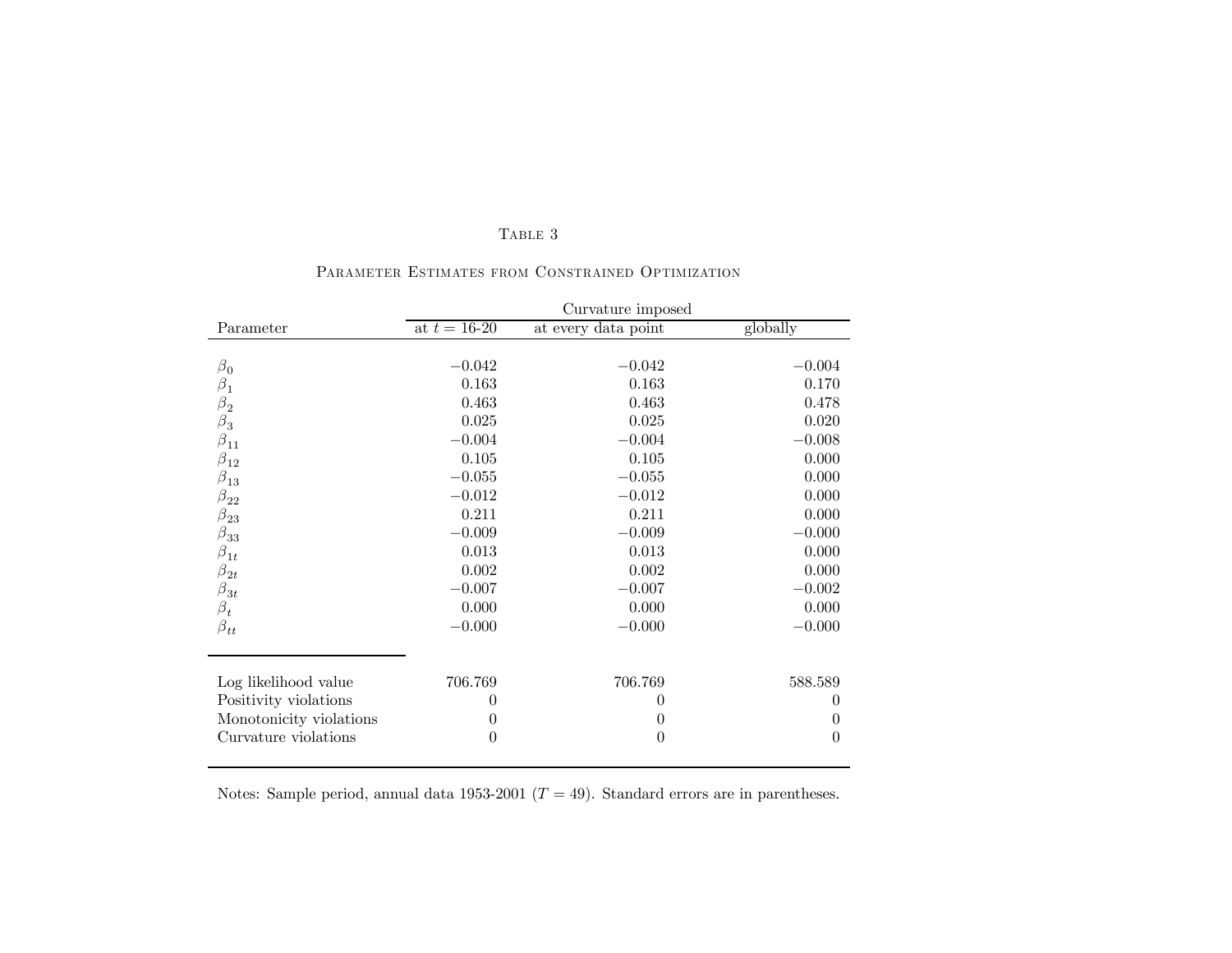### Parameter Estimates And 90% Posterior Credible Intervals Under Constrained Bayesian Estimation

|                         | Curvature imposed         |                    |          |                     |                  |                    |  |  |
|-------------------------|---------------------------|--------------------|----------|---------------------|------------------|--------------------|--|--|
|                         |                           | at $t=17$          |          | at every data point | globally         |                    |  |  |
| Parameter               | Estimate<br>90% Posterior |                    | Estimate | $90\%$ Posterior    | Estimate         | 90% Posterior      |  |  |
|                         |                           | Credible Interval  |          | Credible Interval   |                  | Credible Interval  |  |  |
|                         |                           |                    |          |                     |                  |                    |  |  |
| $\beta_0$               | $-0.038$                  | $(-0.066, -0.012)$ | $-0.039$ | $(-0.073, -0.013)$  | $-0.005$         | $(-0.028, 0.021)$  |  |  |
| $\beta_1$               | 0.163                     | (0.161, 0.165)     | 0.163    | (0.161, 0.166)      | 0.170            | (0.161, 0.180)     |  |  |
| $\boldsymbol{\beta}_2$  | 0.463                     | (0.457, 0.470)     | 0.464    | (0.458, 0.470)      | 0.479            | (0.469, 0.488)     |  |  |
| $\beta_3$               | 0.025                     | (0.0240, 0.027)    | 0.025    | (0.024, 0.026)      | 0.019            | (0.017, 0.022)     |  |  |
| $\beta_{11}$            | $-0.004$                  | $(-0.007, -0.002)$ | $-0.004$ | $(-0.007, -0.001)$  | $-0.008$         | $(-0.010, -0.007)$ |  |  |
| $\beta_{12}$            | $0.106\,$                 | (0.099, 0.113)     | 0.105    | (0.098, 0.111)      | $-0.005$         | $(-0.012, -0.001)$ |  |  |
| $\beta_{13}$            | $-0.056$                  | $(-0.068, -0.044)$ | $-0.053$ | $(-0.064, -0.040)$  | 0.003            | $(-0.004, 0.014)$  |  |  |
| $\beta_{22}$            | $-0.012$                  | $(-0.015, -0.009)$ | $-0.011$ | $(-0.015, -0.008)$  | 0.000            | $(-0.002, 0.003)$  |  |  |
| $\beta_{23}$            | 0.208                     | (0.183, 0.230)     | 0.201    | (0.175, 0.221)      | $-0.016$         | $(-0.040, -0.002)$ |  |  |
| $\beta_{33}$            | $-0.001$                  | $(-0.019, -0.003)$ | $-0.010$ | $(-0.018, -0.003)$  | $-0.001$         | $(-0.006, 0.003)$  |  |  |
| $\beta_{1t}$            | 0.013                     | (0.009, 0.015)     | 0.012    | (0.009, 0.015)      | $-0.002$         | $(-0.004, -0.000)$ |  |  |
| $\beta_{2t}$            | 0.002                     | (0.002, 0.003)     | 0.002    | (0.002, 0.003)      | 0.000            | $(-0.000, 0.000)$  |  |  |
| $\beta_{3t}$            | $-0.007$                  | $(-0.007, -0.006)$ | $-0.006$ | $(-0.007, -0.006)$  | $-0.002$         | $(-0.002, -0.001)$ |  |  |
| $\beta_t$               | 0.000                     | $(-0.000, 0.000)$  | 0.000    | $(-0.000, 0.000)$   | 0.000            | (0.000, 0.001)     |  |  |
| $\beta_{tt}$            | $-0.000$                  | $(-0.000, 0.000)$  | $-0.000$ | $(-0.000, 0.000)$   | $-0.000$         | $(-0.000, -0.000)$ |  |  |
|                         |                           |                    |          |                     |                  |                    |  |  |
|                         |                           |                    |          |                     |                  |                    |  |  |
| Log likelihood value    | 706.246                   |                    |          | 705.055             | 583.068          |                    |  |  |
| Positivity violations   |                           | $\theta$           |          | 0                   | $\theta$         |                    |  |  |
| Monotonicity violations |                           | $\theta$           |          | $\overline{0}$      | $\theta$         |                    |  |  |
| Curvature violations    | 0                         |                    |          | $\overline{0}$      | $\boldsymbol{0}$ |                    |  |  |

Notes: Sample period, annual data 1953-2001 ( $T = 49$ ).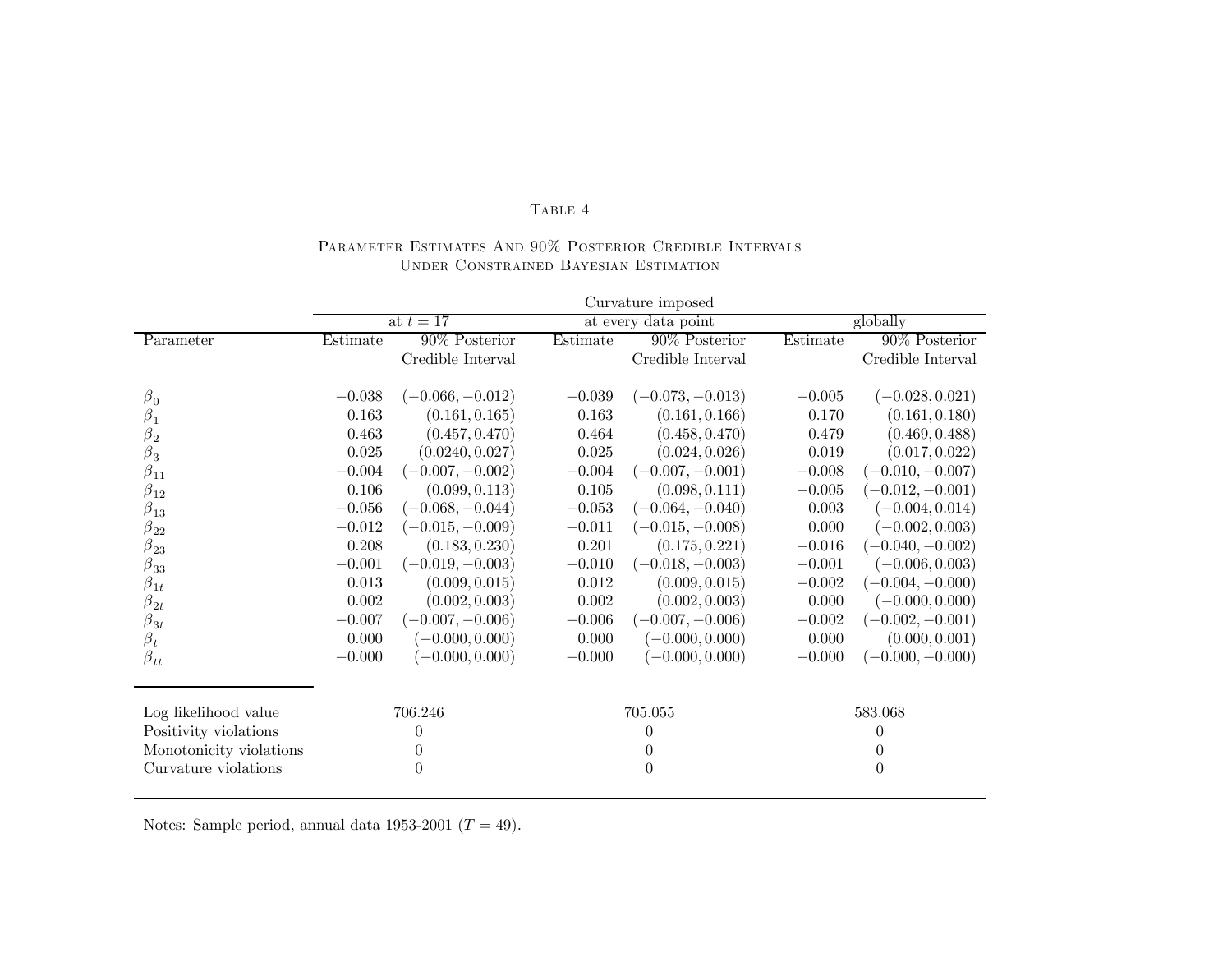#### PRICE ELASTICITIES AT  $t = 1$  UNDER THE DIFFERENT METHODS OF ESTIMATION

| LSQ          |              | Optimization     |                   |                |                | Bayesian          |              |           |                |          |
|--------------|--------------|------------------|-------------------|----------------|----------------|-------------------|--------------|-----------|----------------|----------|
| Price        |              | Curvature        | Curvature imposed |                |                | Curvature imposed |              |           |                |          |
| Elasticities | Unrestricted | imposed globally | Unrestricted      | at $t = 16-20$ | at every point | globally          | Unrestricted | at $t=17$ | at every point | globally |
|              |              |                  |                   |                |                |                   |              |           |                |          |
| $\eta_{11}$  | $-0.198$     | $-0.830$         | $-0.198$          | $-0.197$       | $-0.197$       | $-0.829$          | $-0.197$     | $-0.199$  | $-0.200$       | $-0.857$ |
| $\eta_{12}$  | 0.117        | 0.476            | 0.117             | 0.125          | 0.125          | 0.476             | 0.117        | 0.120     | 0.135          | 0.494    |
| $\eta_{13}$  | $-0.031$     | 0.014            | $-0.031$          | $-0.046$       | $-0.046$       | 0.020             | $-0.030$     | $-0.045$  | $-0.039$       | 0.021    |
| $\eta_{14}$  | 0.112        | 0.340            | 0.112             | 0.118          | 0.118          | 0.334             | 0.110        | 0.124     | 0.105          | 0.342    |
| $\eta_{21}$  | 0.043        | 0.170            | 0.043             | 0.045          | 0.045          | 0.171             | 0.043        | 0.044     | 0.049          | 0.177    |
| $\eta_{22}$  | $-0.002$     | $-0.525$         | $-0.002$          | $-0.080$       | $-0.080$       | $-0.524$          | $-0.009$     | $-0.087$  | $-0.107$       | $-0.558$ |
| $\eta_{23}$  | $-0.012$     | 0.013            | $-0.012$          | 0.006          | 0.006          | 0.020             | $-0.013$     | 0.002     | 0.001          | 0.017    |
| $\eta_{24}$  | $-0.029$     | 0.341            | $-0.030$          | 0.030          | 0.030          | 0.334             | $-0.021$     | 0.041     | 0.058          | 0.363    |
| $\eta_{31}$  | $-0.192$     | 0.173            | $-0.192$          | $-0.294$       | $-0.294$       | 0.171             | $-0.185$     | $-0.296$  | $-0.253$       | 0.177    |
| $\eta_{32}$  | $-0.195$     | 0.455            | $-0.195$          | 0.105          | 0.105          | 0.476             | $-0.217$     | 0.037     | 0.012          | 0.411    |
| $\eta_{33}$  | $-0.342$     | $-2.673$         | $-0.342$          | $-0.456$       | $-0.456$       | $-0.979$          | $-0.347$     | $-0.493$  | $-0.494$       | $-1.056$ |
| $\eta_{34}$  | 0.728        | 2.045            | 0.728             | 0.645          | 0.645          | $-0.667$          | 0.749        | 0.743     | 0.716          | $-0.543$ |
| $\eta_{41}$  | 0.052        | 0.170            | 0.052             | 0.056          | 0.056          | 0.171             | 0.051        | 0.058     | 0.049          | 0.176    |
| $\eta_{42}$  | $-0.037$     | 0.477            | $-0.038$          | 0.038          | 0.038          | 0.476             | $-0.026$     | 0.054     | 0.075          | 0.523    |
| $\eta_{43}$  | 0.055        | 0.084            | 0.055             | 0.047          | 0.047          | 0.020             | 0.057        | 0.054     | 0.053          | 0.028    |
| $\eta_{44}$  | $-0.070$     | $-0.731$         | $-0.070$          | $-0.140$       | $-0.140$       | $-0.666$          | $-0.082$     | $-0.166$  | $-0.178$       | $-0.727$ |
|              |              |                  |                   |                |                |                   |              |           |                |          |

Notes: Sample period, annual data 1953-2001 ( $T = 49$ ).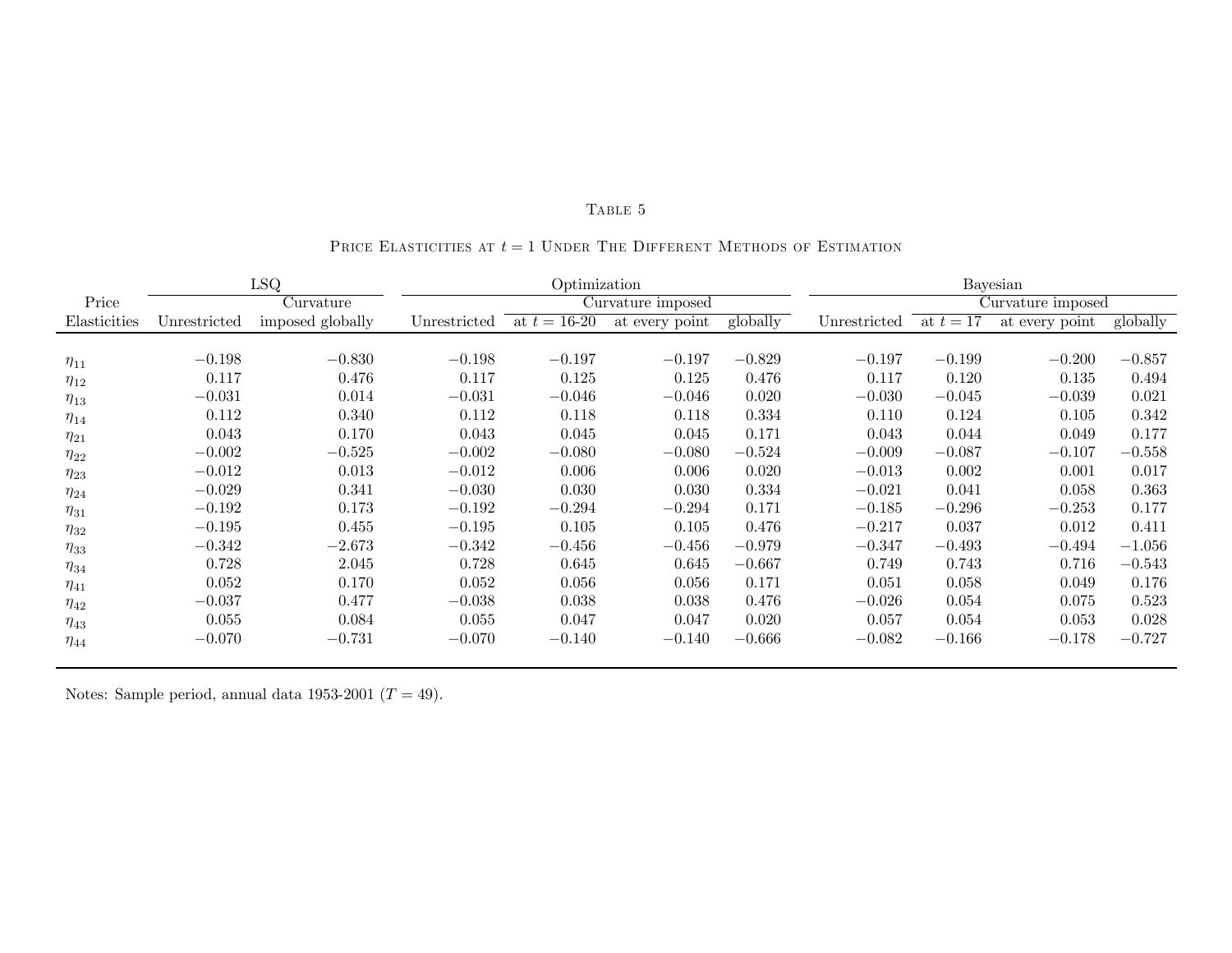#### PRICE ELASTICITIES AT  $t = 49$  UNDER THE DIFFERENT METHODS OF ESTIMATION

| LSQ          |              | Optimization     |                   |                |                | Bayesian estimation |              |           |                |          |
|--------------|--------------|------------------|-------------------|----------------|----------------|---------------------|--------------|-----------|----------------|----------|
| Price        |              | Curvature        | Curvature imposed |                |                | Curvature imposed   |              |           |                |          |
| Elasticities | Unrestricted | imposed globally | Unrestricted      | at $t = 16-20$ | at every point | $g$ lobally         | Unrestricted | at $t=17$ | at every point | globally |
|              |              |                  |                   |                |                |                     |              |           |                |          |
| $\eta_{11}$  | $-0.214$     | $-0.821$         | $-0.214$          | $-0.215$       | $-0.215$       | $-0.821$            | $-0.213$     | $-0.216$  | $-0.218$       | $-0.848$ |
| $\eta_{12}$  | 0.069        | 0.383            | 0.069             | 0.071          | 0.071          | 0.382               | 0.069        | 0.066     | 0.080          | 0.398    |
| $\eta_{13}$  | $-0.021$     | 0.033            | $-0.021$          | $-0.033$       | $-0.033$       | 0.034               | $-0.020$     | $-0.033$  | $-0.027$       | 0.035    |
| $\eta_{14}$  | 0.166        | 0.405            | 0.166             | 0.177          | 0.177          | 0.404               | 0.164        | 0.182     | 0.165          | 0.414    |
| $\eta_{21}$  | 0.030        | 0.179            | 0.030             | 0.031          | 0.031          | 0.179               | 0.030        | 0.029     | 0.035          | 0.187    |
| $\eta_{22}$  | 0.022        | $-0.618$         | 0.022             | $-0.068$       | $-0.068$       | $-0.618$            | 0.014        | $-0.076$  | $-0.099$       | $-0.661$ |
| $\eta_{23}$  | $-0.009$     | 0.032            | $-0.009$          | 0.012          | 0.012          | 0.034               | $-0.011$     | 0.008     | 0.006          | 0.031    |
| $\eta_{24}$  | $-0.043$     | 0.406            | $-0.043$          | 0.025          | 0.025          | 0.404               | $-0.033$     | 0.039     | 0.058          | 0.444    |
| $\eta_{31}$  | $-0.101$     | 0.180            | $-0.102$          | $-0.160$       | $-0.160$       | 0.179               | $-0.097$     | $-0.160$  | $-0.130$       | 0.183    |
| $\eta_{32}$  | $-0.104$     | 0.374            | $-0.103$          | 0.137          | 0.137          | 0.382               | $-0.121$     | 0.089     | 0.068          | 0.343    |
| $\eta_{33}$  | $-0.481$     | $-1.689$         | $-0.481$          | $-0.591$       | $-0.591$       | $-0.965$            | $-0.484$     | $-0.619$  | $-0.617$       | $-1.010$ |
| $\eta_{34}$  | 0.687        | 1.135            | 0.686             | 0.614          | 0.614          | $-0.596$            | 0.703        | 0.683     | 0.664          | $-0.524$ |
| $\eta_{41}$  | 0.071        | 0.179            | 0.071             | 0.076          | 0.076          | 0.179               | 0.070        | 0.078     | 0.071          | 0.184    |
| $\eta_{42}$  | $-0.042$     | 0.383            | $-0.042$          | 0.024          | 0.024          | 0.382               | $-0.032$     | 0.038     | 0.056          | 0.419    |
| $\eta_{43}$  | 0.060        | 0.092            | 0.060             | 0.054          | 0.054          | 0.034               | 0.062        | 0.061     | 0.060          | 0.041    |
| $\eta_{44}$  | $-0.090$     | $-0.654$         | $-0.090$          | $-0.154$       | $-0.154$       | $-0.596$            | $-0.100$     | $-0.176$  | $-0.186$       | $-0.644$ |
|              |              |                  |                   |                |                |                     |              |           |                |          |

Notes: Sample period, annual data 1953-2001 ( $T = 49$ ).